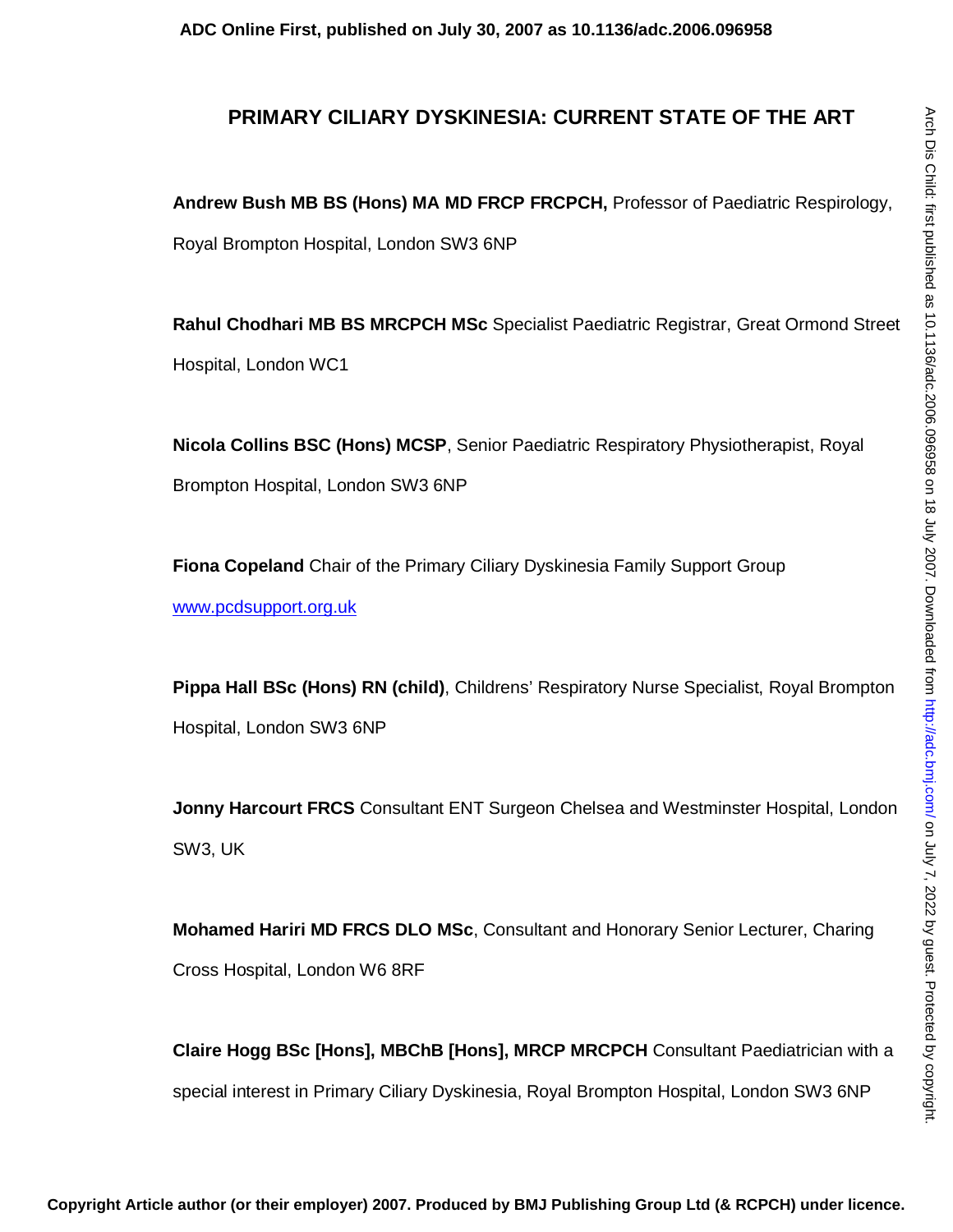**Jane Lucas BM, PhD, MRCPCH,** Consultant/ Senior Lecturer of Paediatric Chest Medicine, Southampton University Hospitals NHS Trust, Southampton SO16 6YD.

**Hannah M Mitchison BSc., Ph.D.** Senior Lecturer in Molecular Genetics, General and Adolescent Paediatric Unit, UCL Institute of Child Health, London WC1E 6JJ

**Christopher O'Callaghan BMedSci, BM BS, FRCP FRCPCH DM PhD,** Professor of Paediatrics, Leicester Royal Infirmary & University of Leicester

**Gill Phillips MSc MCSP,** Senior Lecturer, Faculty of Health, Leeds Metropolitan University

Correspondence: AB at the Department of Paediatric Respiratory Medicine, Royal Brompton Hospital, Sydney Street, London SW3 6NP, UK.

- Tel: -207-351-8232
- Fax: -207-351-8763
- e mail: a.bush@rbh.nthames.nhs.uk

**Keywords:** Primary ciliary dyskinesia, nitric oxide, airway inflammation, ciliopathy

The Corresponding Author has the right to grant on behalf of all authors and does grant on behalf of all authors, an exclusive licence (or non exclusive for government employees) on a worldwide basis to the BMJ Publishing Group Ltd and its Licensees to permit this article (if accepted) to be published in Archives of Disease in Childhood editions and any other BMJPGL products to exploit all subsidiary rights, as set out in our licence(http://adc.bmjjournals.com/ifora/licence.dtl)

**Conflict of Interest**: None declared by any author.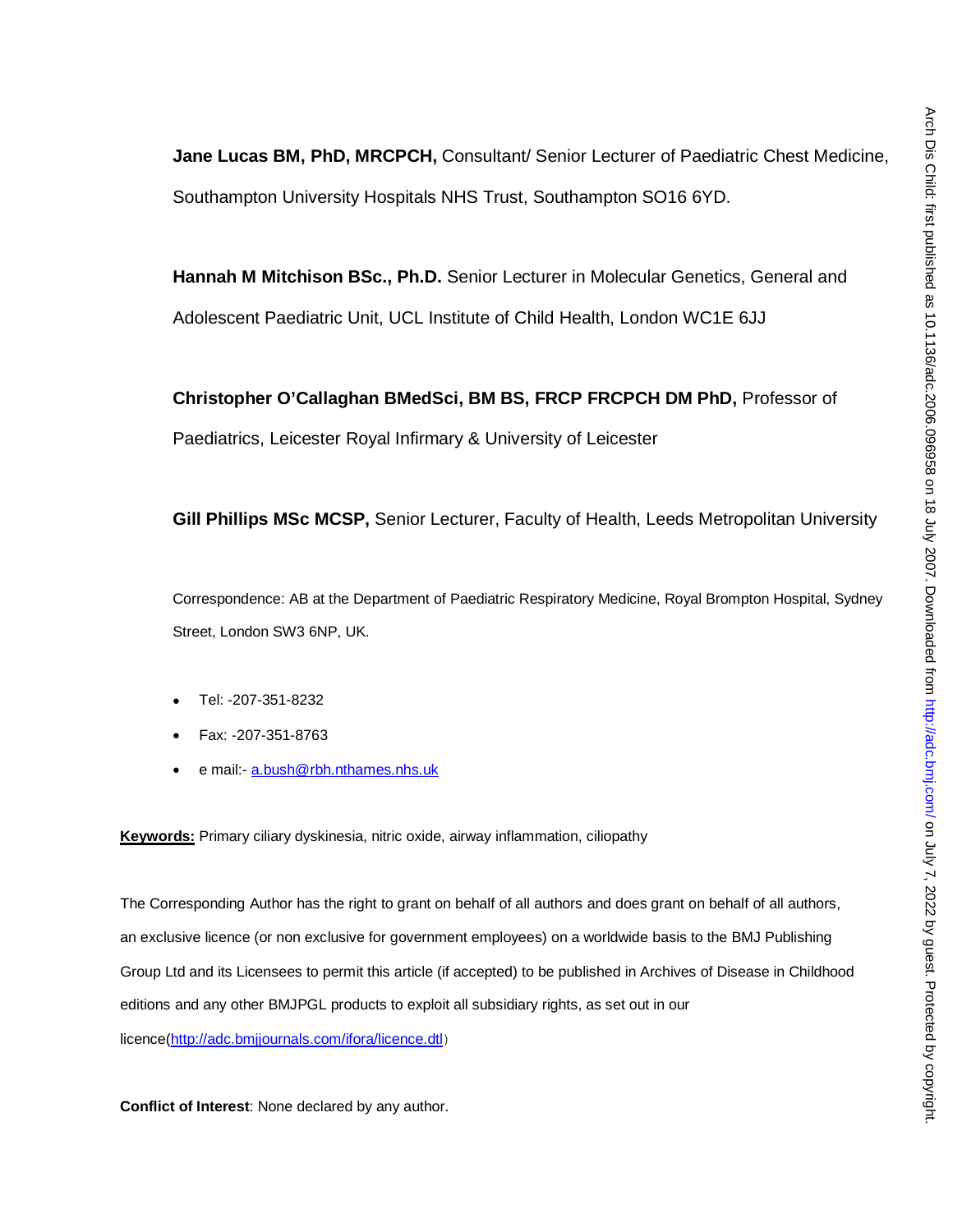**Abstract** Primary ciliary dyskinesia (PCD) is usually inherited as an autosomal recessive, and in classical form presents with upper and lower respiratory tract infection, and mirror image arrangement in around 50% cases. It is becoming appreciated that dysfunction of cilia is implicated in a wider spectrum of disease, including polycystic liver and kidney disease, central nervous system problems including retinopathy and hydrocephalus, and biliary atresia. Cilia are complex structures, containing more than 250 proteins, but recent studies have begun to locate PCD genes scattered throughout the genome. Screening tests for PCD include nasal nitric oxide and *in vivo* tests of ciliary motility such as the saccharin test. Specific diagnosis requires examination of cilia by light and electron microscopy, with epithelial culture in doubtful cases. This is only available in supra-regional centres, which have recently been centrally funded by NCG in order to provide a comprehensive, free diagnostic service in England. Treatment is unfortunately not evidence based, since there are no randomised controlled clinical trials in this condition, and recommendations are largely extrapolated from cystic fibrosis and other suppurative lung diseases. This review covers the recent advances in the field, especially focussing on the genetics and biophysics of cilia, together with recent diagnostic and therapeutic advances.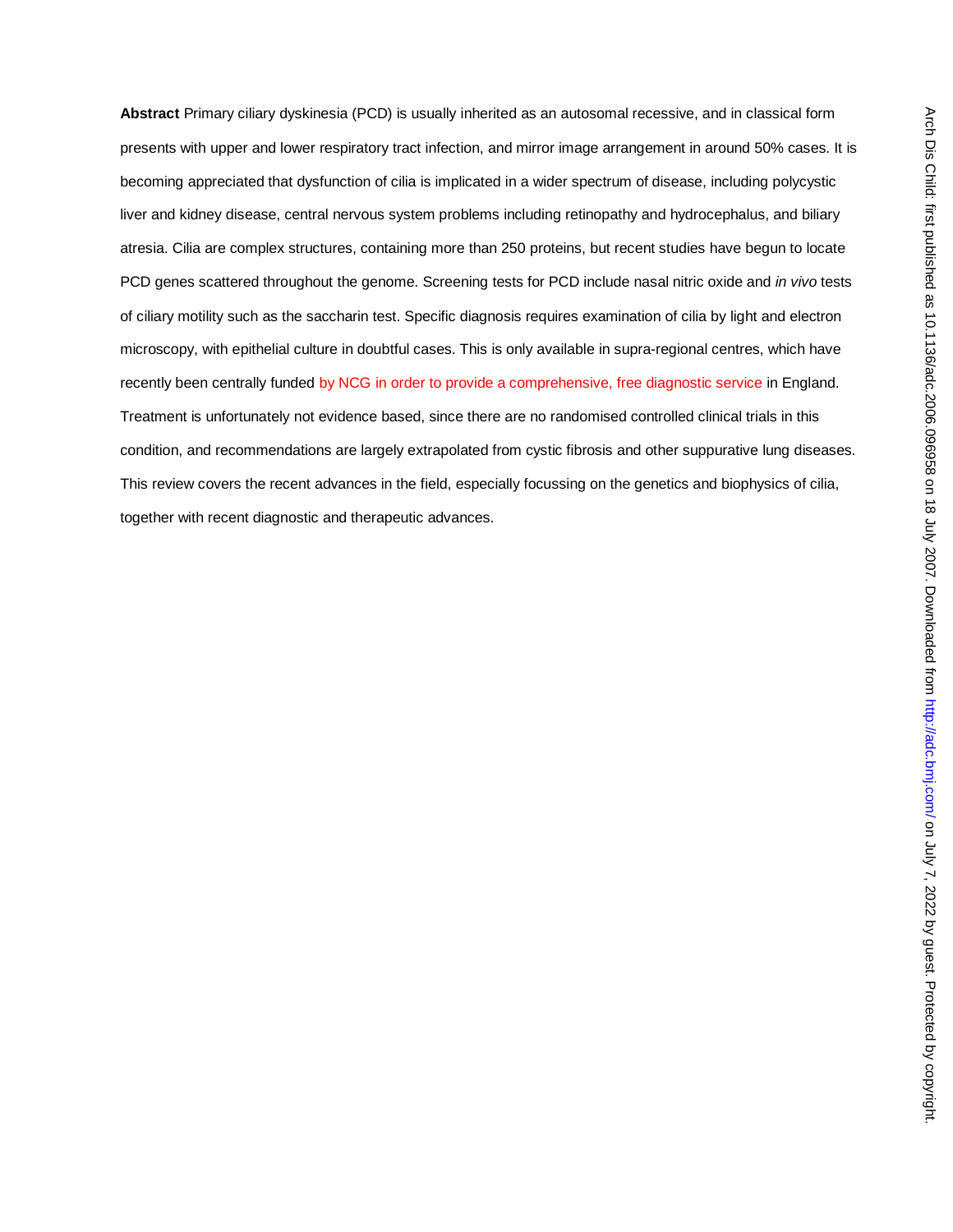Primary ciliary dyskinesia (PCD) is an inherited (usually autosomal recessive) disease typically characterised by chronic upper and lower respiratory tract infection, and in nearly 50% cases, mirror image arrangement. The triad of mirror image arrangement, bronchiectasis and sinusitis is known as Kartagener's syndrome. It is caused by a congenital reduction or absence of the function of the normal mucociliary escalator, an important primary airway defence mechanism, due to impaired or absence of ciliary beating. PCD must be distinguished from the numerous infective and other conditions which can cause ciliary dysfunction. Clinically, PCD is manifest by chronic bronchial sepsis and bronchiectasis, sinusitis and chronic secretory otitis media [1]. It is often diagnosed late [2], after a period of chronic ill health. In this manuscript, we review the latest knowledge about the basic science and clinical management of the condition, including the view from a parent of two children with PCD. We believe that this review is particularly timely as it coincides with the development of a diagnostic screening service for PCD in England. The National Commissioning Group (NCG) is funding centres in London, Leicester and Southampton to utilize state of the art diagnostic methods to increase the numbers of patients diagnosed. Since the test is centrally funded, the referring centre incurs no costs. Early diagnosis of PCD is likely to have significant effect on both short term and long term morbidity [5, 6], but this cannot be proven by any practical study. The development of proper diagnostic services will also lead to the establishment of a national registry, which should facilitate the performance of randomised controlled trials.

If the 1990s was the decade of nitric oxide (NO), then the next ten years may well be the decade of the cilium. Initially they were regarded as merely a part of the initial airway defences, as an essential part of the mucociliary escalator, but it is now clear that they are important in many more biological processes. There have been many advances in the knowledge of the basic science, genetics and clinical manifestations of ciliary disease. New diagnostic techniques discussed below include genetic analysis, and florescence microscopy. Cilia are implicated in polycystic hepatic and renal disease, hydrocephalus, biliary atresia, retinal degeneration, and rare syndromes such as Bardet-Biedl, Alstrom and Meckel-Gruber and oro-facial-digital syndromes in addition to nephronophthisis [5, 6]. This review focuses on PCD, emphasising recent advances, and in particular, the expanding concepts of ciliopathology. As well as the motile cilia responsible for airway defences, sensory cilia are important in many aspects of embryonic development. Motile nodal cilia have long been known to be responsible for normal right-left orientation, but there may be important roles also in the development of the kidney, neural tube, the cochlear apparatus, the central nervous system and the limb bud [5, 6]. PCD, or more accurately, ciliopathy, as with cystic fibrosis (CF), has become a truly multisystem disease.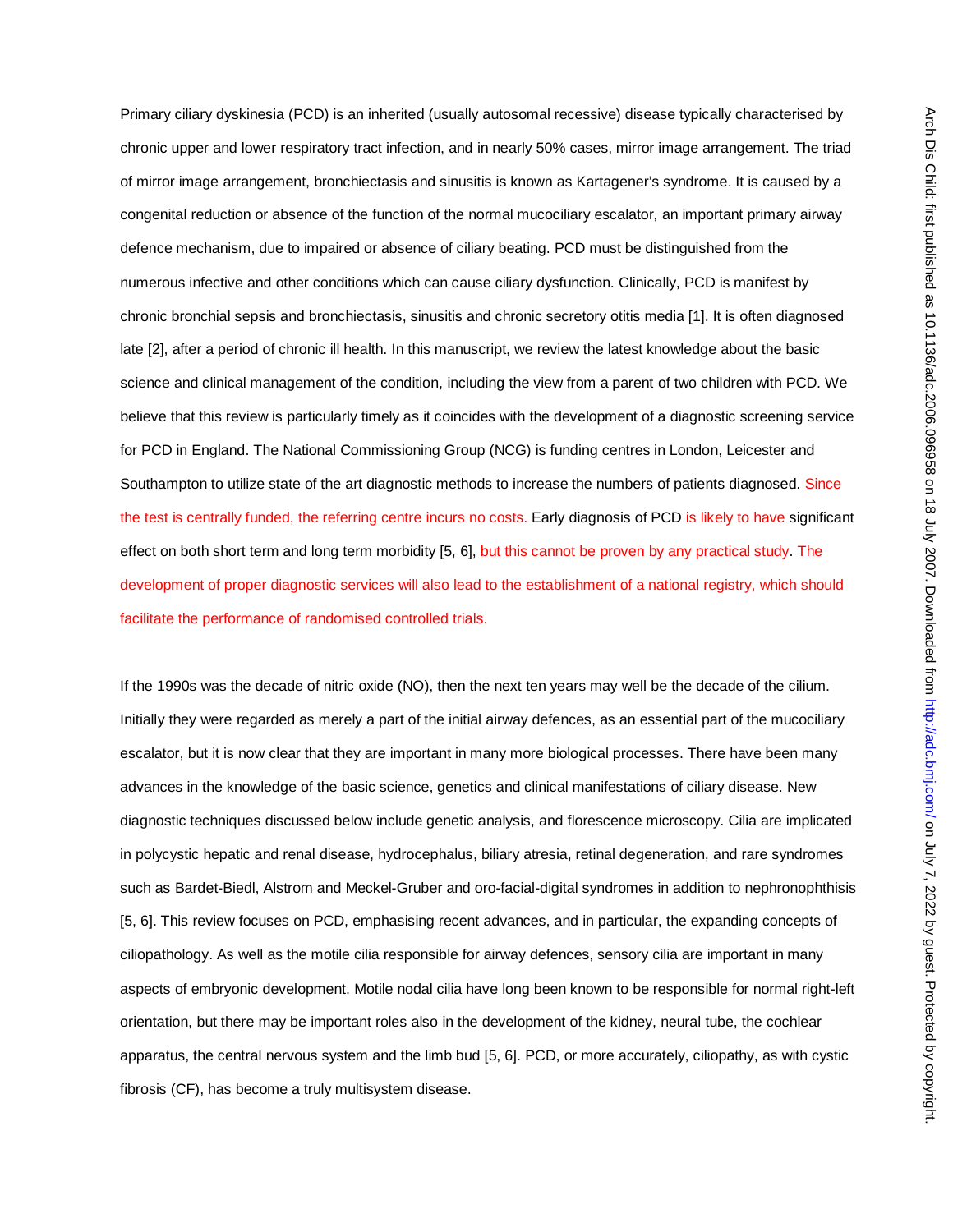#### **1. Biophysics of Cilia**

Over 250 proteins make up the classical ciliary axoneme that forms a "9+2" arrangement where 9 peripheral doublets surround the central microtubular pair (7) (Figure 1)*.* The outer and inner dynein arms are attached to each A subunit of the peripheral microtubular doublet with nexin links connecting these adjacent doublets. Peripheral doublets are connected to the central microtubular pair by the radial spokes (8, 9). The central microtubular pair does not have dynein arms.

ATP and the ATPase activity of the dynein arms generate the force required for ciliary beating and bending. Hydrolysis of ATP causes conformational changes in the dynein arm attaching sub fibres A and B, which causes sliding of the adjacent microtubules. The outer dynein arms control the beat frequency and the inner dynein arm the wave form. The 'switch point' hypothesis has been put forward to explain the bending of the cilium (10)*.*  During the power stroke, the dynein on the microtubules from one half of the cilium are active, while during the recovery stroke, there is activation of dynein arms from the other half of the cilium. This hypothesis fits with recent high speed video analysis of respiratory ciliary motion showing that cilia simply beat forwards and backwards in the same plane without a side wards recovery sweep (11). Similar analysis has also defined the beat patterns associated with different ultrastructural ciliary defects responsible for PCD as described in a later section.

Situs inversus is seen in up to 50% of patients with PCD and may be explained by abnormal movement of the nodal cilia during embryogenesis. Nodal cilia lack central microtubules resulting in a rotating beat pattern. This beat pattern provides a nodal flow in a leftwards direction across the node and it is the direction of this flow that dictates situs (12)*.* If this flow is not present due to ciliary defects causing PCD, abdominal and thoracic situs inversus will be seen in 50% of cases.

## **2. Genetics**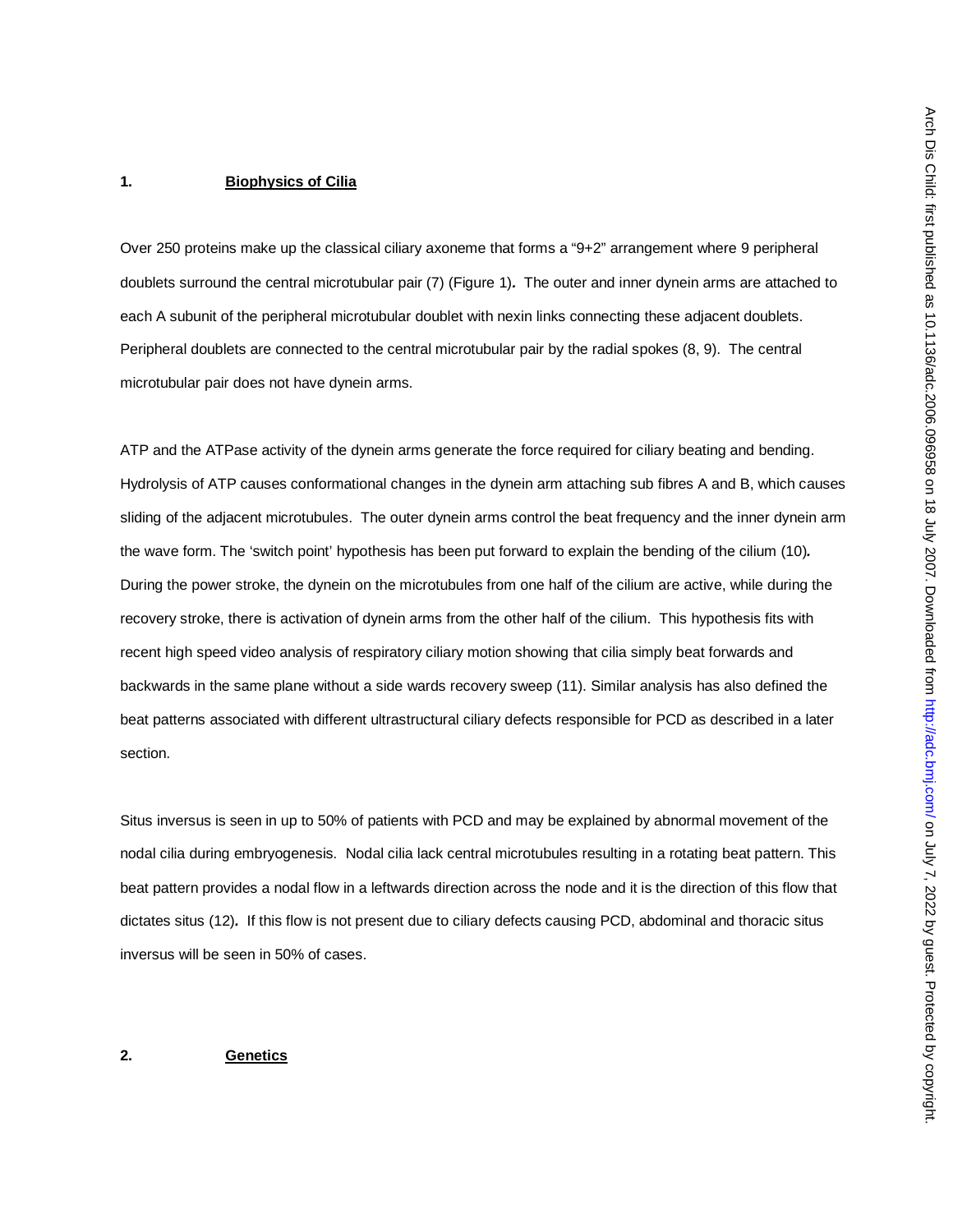PCD has an estimated prevalence of 1:15-30,000 live births, although this is likely be an underestimate, as clinical underdiagnosis is common [1]. PCD is usually an autosomal recessive trait, however occasional instances of X-linked transmission have also been reported [13, 14]. The prevalence of PCD is increased in certain inbred or isolated populations and families; affected parents and children may be found in such populations [15].

A major goal in the study of PCD is to determine the disease-causing genes. The molecular complexity of the axonemes of cilia and sperm mean that there are a large number of potential candidate genes, and two main approaches been employed in the search for the genes that cause PCD: genetic linkage analysis, often making use of inbred family groups, or mutation screening of candidate genes [16-18]. It is now established that PCD is genetically heterogeneous, caused by mutations in a number of different genes [17-19]. This had been predicted long before the advent of molecular genetics, from the variable clinical course and range of ultrastructural defects. So far two genes encoding dyneins, structural components of the ciliary axoneme, have been confirmed to cause PCD. The *DNAH5* gene located on chromosome 5p15.2 encodes a heavy chain dynein and the *DNAI1* gene on 9p13.3 encodes a dynein intermediate chain. DNAH5 and DNAI1 are both subunits of the outer dynein arm (ODA), which is a highly evolutionarily conserved structure [20]. Defects in *DNAH5* and *DNAI1* in PCD patients are exclusively associated with ODA defects (Figure 1). The genes underlying PCD and motile ciliary dysfunction are summarised in Table 1.

In order to determine their contribution to the disease, large-scale gene sequencing of *DNAH5* and *DNAI1* has been undertaken. From a total of 134 unrelated families screened, 28% of families (38/134) had mutations in *DNAH5* [21, 22]. In the 65 of the 134 families confirmed to have ODA defects, *DNAH5* mutations were identified in 49%. The *DNAI1* gene contributes to fewer cases of PCD. A total of 226 unrelated PCD families have separately been screened and 10% (22/226) had *DNAI1* mutations [23-26]. Of families with a confirmed ODA defect, 14% (19/134) had *DNAI1* mutations. Overall, this data suggests that together *DNAH5* and *DNAI1* account for a large proportion of PCD cases, up to 38%, and that a potential 63% of families with ODA defects carry mutations in either gene. However, it should be noted that these prevalence estimates for particular genes depend on recruiting a representative sample of the PCD population; for example, if a particular gene caused mild disease, which was often undiagnosed, then the contribution of that gene to causing the disease would be underestimated.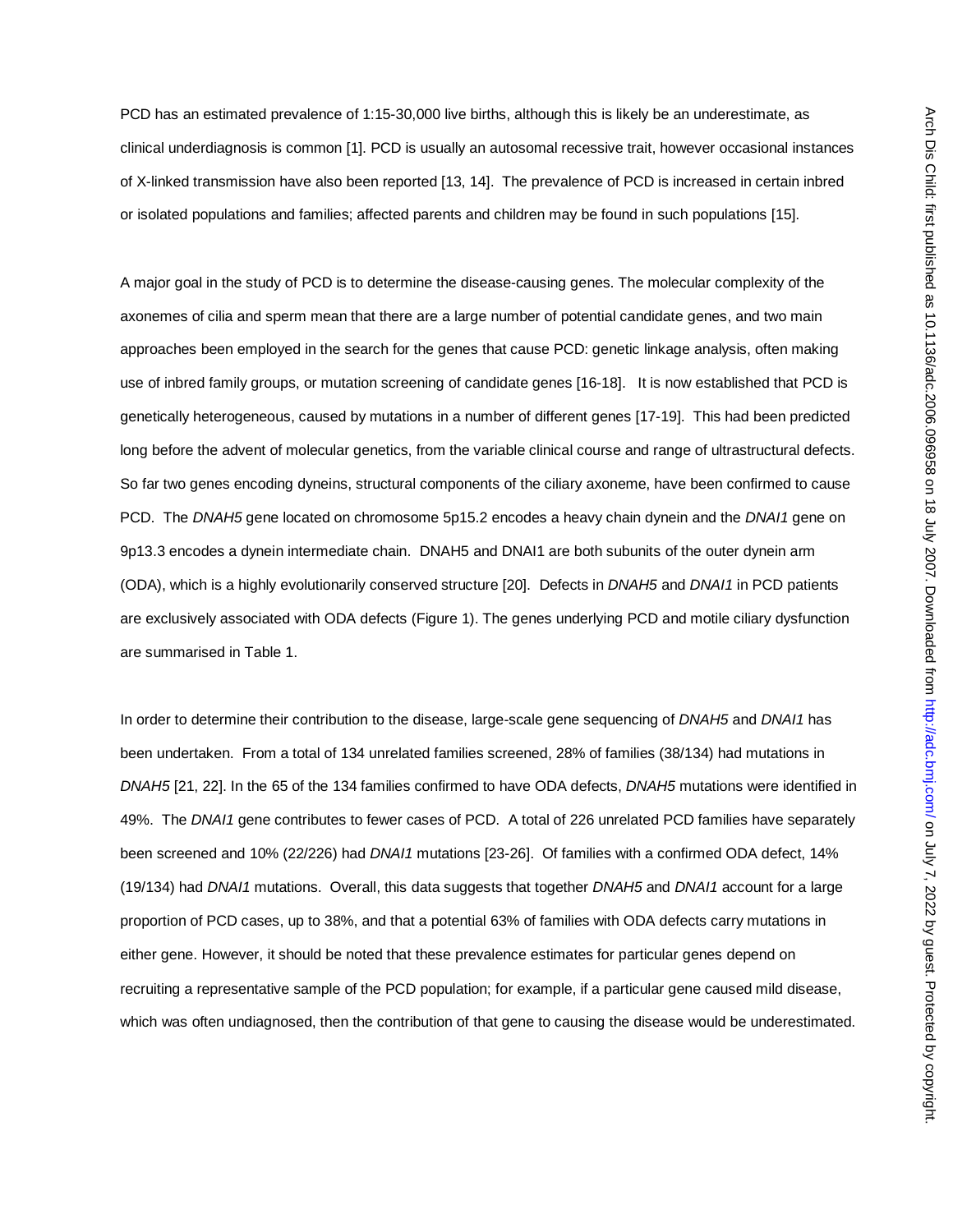Two additional dyneins have been associated with PCD. Homozygous mutations in the *DNAH11* gene on chromosome 7, which encodes an axonemal heavy chain, were determined in an individual with situs inversus but no apparent ciliary ultrastructural defects [27]. This patient had uniparental disomy of chromosome 7, and had cystic fibrosis due to homozygous mutations in the *CFTR* gene. Therefore a causative link between *DNAH11* defects and Kartagener syndrome is suggested, however the overlap between symptoms of these two diseases, and the lack of an ultrastructural defect in the patient, means that the contribution of *DNAH11* to PCD is not yet clear. Proteomic studies have also implicated DNAH7, a dynein heavy chain associated with the inner dynein arm complex, in PCD. In ciliated epithelia cells from an individual with PCD and an ultrastructural defect of absent inner arms, the DNAH7 protein was found to be expressed but not assembled into the cilia, remaining cytosolic. No mutations in the *DNAH7* gene were detected, so the possibility that this may be an indirect effect arising from mutations in another gene could not be excluded [17].

Genetic linkage studies have found significant evidence for several other PCD loci, notably those on chromosomes 15q13–15, 15q24–q25, 16p, 19q, and support for an additional chromosome 1 locus [18, 28, 29]. Although these loci have been mapped, the causative gene remains to be determined. A number of candidate genes for PCD with suggestive roles in ciliogenesis have been selected for mutation screening in PCD patients, but excluded from playing a role in the disease [17].

Certain features of PCD such as situs inversus may be observed in other disorders that are more closely associated with dysfunction of the non-motile or sensory cilia. Sensory cilia are more ubiquitous than motile cilia, being found in most tissues of the body including in the kidney, retina and embryonic node, and their dysfunction results in a broad range of phenotypes including renal and retinal problems [6]. The exact overlap between the functions of PCD-causing motile cilia and the non-motile sensory cilia is not yet known, but it is possible that these structures could share common components, or that motile cilia are more widespread in the body than previously thought. This putative connection is currently clearest for retinal function, since several cases are known of individuals who have features consistent with PCD in addition to retinitis pigmentosa or to Usher syndrome [14, 30]. Mutations in the X-linked retinitis pigmentosa GTPase regulator gene (RPGR) gene have recently been identified in two brothers with PCD and retinitis pigmentosa [31], and there are a number of other RPGR mutations [14].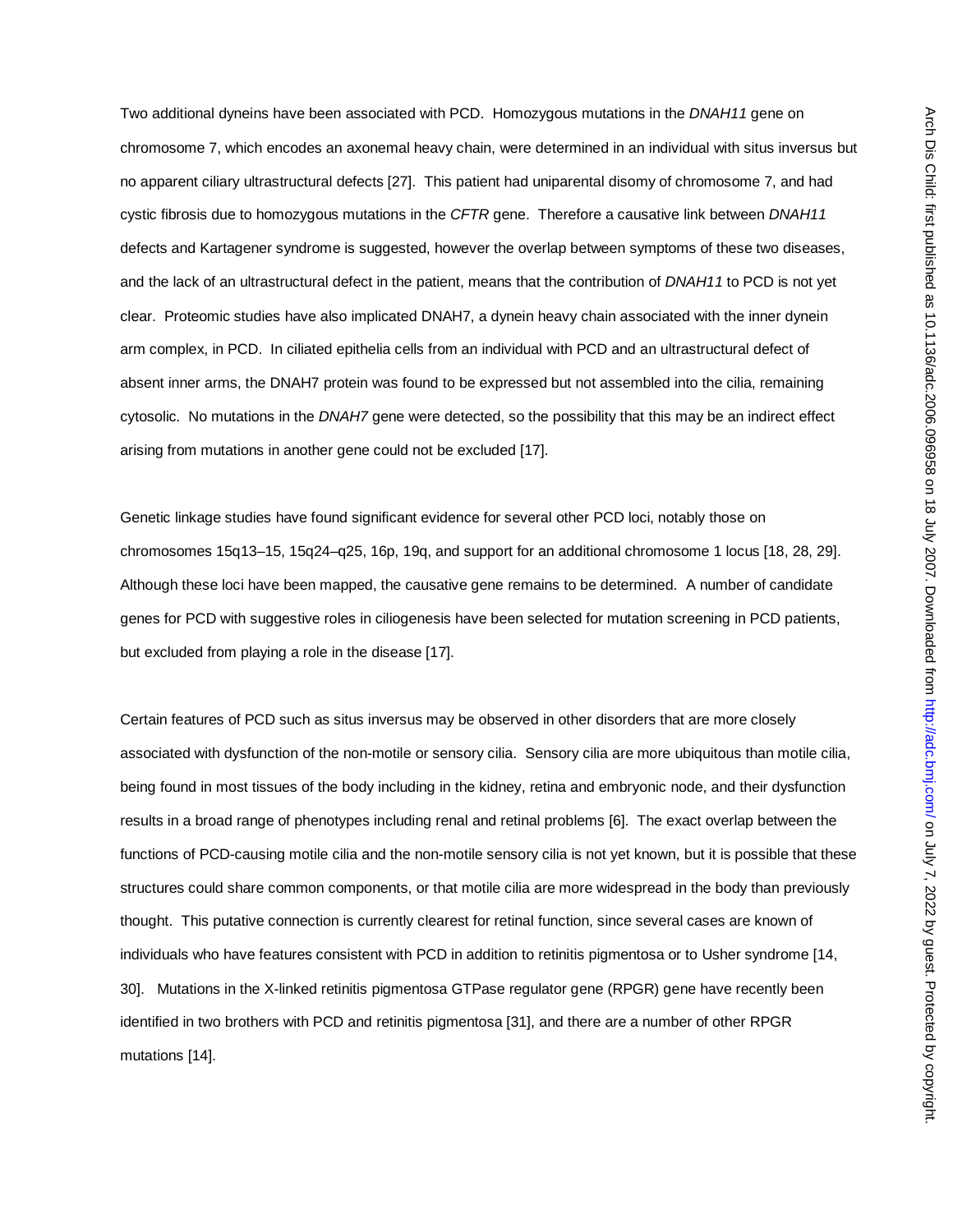It was recently reported that mutations in the *OFD1* gene cause an x-linked recessive mental retardation syndrome associated with macrocephaly as well as features of PCD comprising immotile nasal epithelial cilia and respiratory tract infections. It was suggested that the mental retardation could arise from defect neuronal primary cilia in the brain [32]. Mutations in *OFD1* had previously only been found to cause oral-facial-digital type 1 syndrome, a condition of craniofacial and digital abnormalities and polycystic kidneys that is transmitted as an Xlinked dominant condition with lethality in males. The reasons for striking differences arising from different *OFD1* mutations are as yet unclear.

#### **Benefits arising from genetic analysis of PCD**

Discovery of the significant contribution of the *DNAH5* and *DNAI1* genes to PCD with outer dynein arm defects has significantly contributed to improved understanding of the molecular basis of PCD. This is encouraging for diagnosis since the majority of PCD patients have defects involving the outer dynein arm either as a combined inner and outer dynein arm defect or an isolated outer dynein arm defect [4, 33].

However, currently the molecular defect in the majority of PCD cases remains unknown. In the post-genomic era, the search for genes causing PCD should be aided by an emerging catalogue of information relating to the diverse structure and function of cilia and flagella. The components of the human ciliary outer dynein arm have been almost completely defined [20], and proteomes have been characterised for the entire cilium or flagella in humans and model organisms [34, 35]. Computer-based bioinformatic analysis has also been successful in defining cilia components [36].

Determination of the genetic basis of PCD provides benefits of immediate clinical relevance, and to an increased understanding of the underlying biology of cilia dysfunction that should aid future medical developments. Of primary importance, characterisation of a PCD patient's underlying gene mutation allows a definitive molecular diagnosis and confirmation of their disease status. Once the causative gene is defined, DNA-based testing can be used to provide a rapid, simple and economic screening method applicable to large numbers of PCD cases using high-throughput techniques. This allows an estimate to be made of the overall contribution of that gene to the disease, to assess its relative medical importance. Within the family of affected individuals, a DNA-based test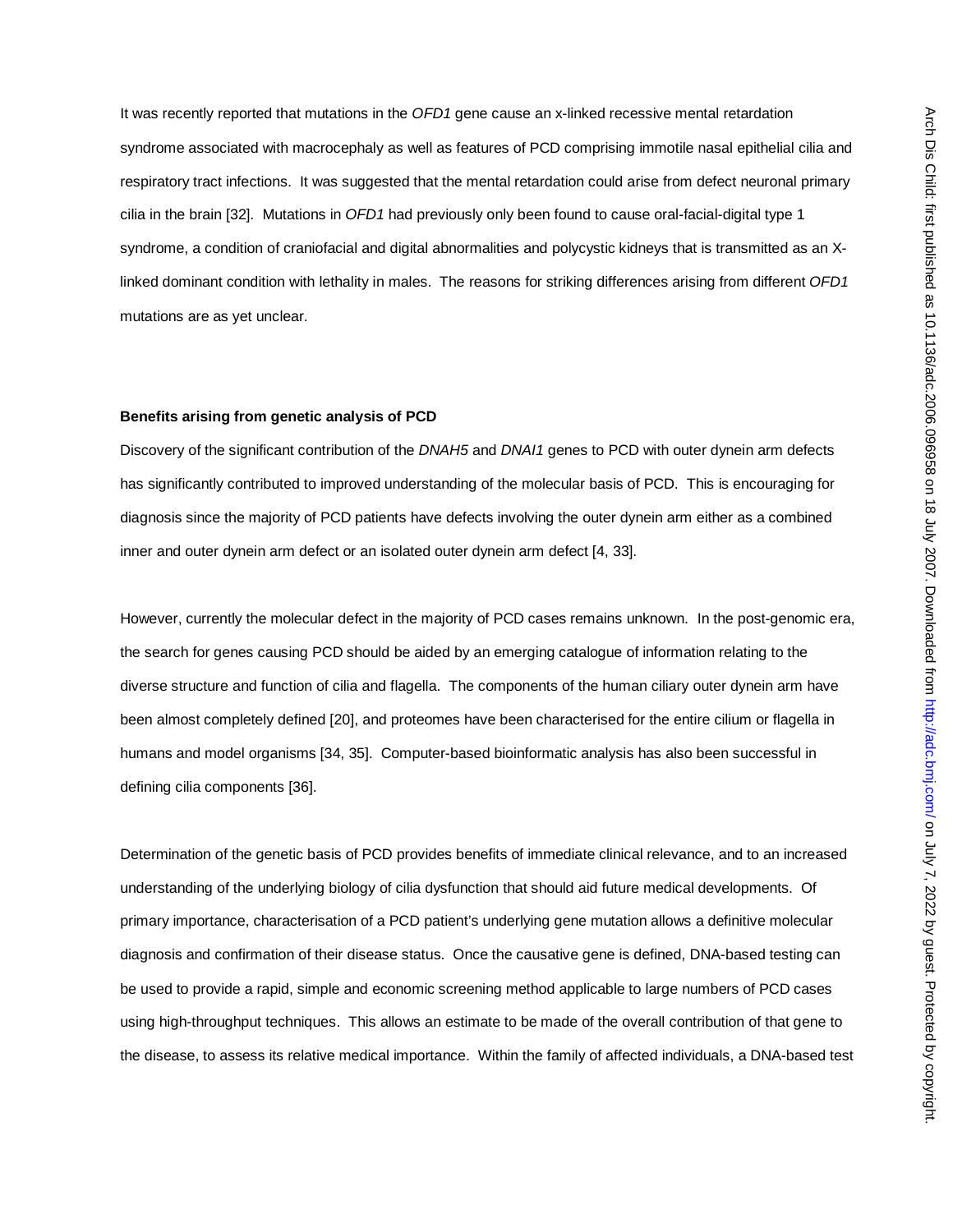also allows definitive carrier screening to be done, which is not possible with any of the current diagnostic techniques, since carriers do not display an overt measurable PCD phenotype.

Genetic studies enable a more accurate estimation of the extent of heterogeneity underlying PCD, and of the relative individual impact of the known genes such as *DNAH5* and *DNAI1* to the disease. When the causative gene is as large as for dyneins, mutation screening by DNA sequencing can be prohibitively expensive for diagnostic work, but polymorphic genetic markers near the gene may be used to provide a cost-effective preliminary screening method to determine whether mutation screening is advisable. Such large-scale 'prescreening' linkage methods have been devised for both *DNAH5* and *DNAI1* [22, 26]. Moreover, for *DNAH5* and *DNAH1* it is clear that certain mutations are more prevalent due to genetic founder effects or mutation hotspots, and this information can be used to focus patient screening and cut costs. In *DNAH5*, mutations are clustered in 5 of the 79 exons of the gene, so these can be screened first. In 53% of patients with *DNAH5* mutations, at least one mutation within these 5 exons was detected. One mutation, 10815delT, is especially prevalent in the North American Caucasian population [22]. Similarly, diagnostic screening of the *DNAI1* gene can be focussed since 57% of *DNAI1* mutations detected in patients are identical, being a common splice site mutation, IVS1+2\_3insT. In addition, three *DNAI1* exons are also mutation hotspots [26].

Defining the genes that cause PCD facilitates many functional studies that reveal information about the disease. Characterisation of a mouse model with a defect in the *DNAH5* gene homologue has been informative for the origins of the hydrocephalus that is sometimes seen in association with the human disease [37].

Additional techniques of diagnostic importance may be facilitated by molecular genetic studies, and these can also impact on the understanding of the biological basis of the disease. A novel diagnostic technique that has arisen from molecular studies of PCD is high-resolution immunofluorescent imaging of respiratory cells from patients obtained by nasal brushing biopsy [22, 38]. Fluorescent antibodies that specifically detect DNAH5 and other ciliary axoneme protein components have been used to determine the nature of the defects in PCD patients since this method allows visualisation of the entire axoneme and its components. From this work it has emerged that human cilia and sperm contain at least two different types of outer dynein arm, which are distributed differently along the length of the axoneme. In patients with DNAH5 defects, either the protein is expressed in cells but is not correctly localised in the cilia, or it is mis-localised within the axoneme. Furthermore, it is apparent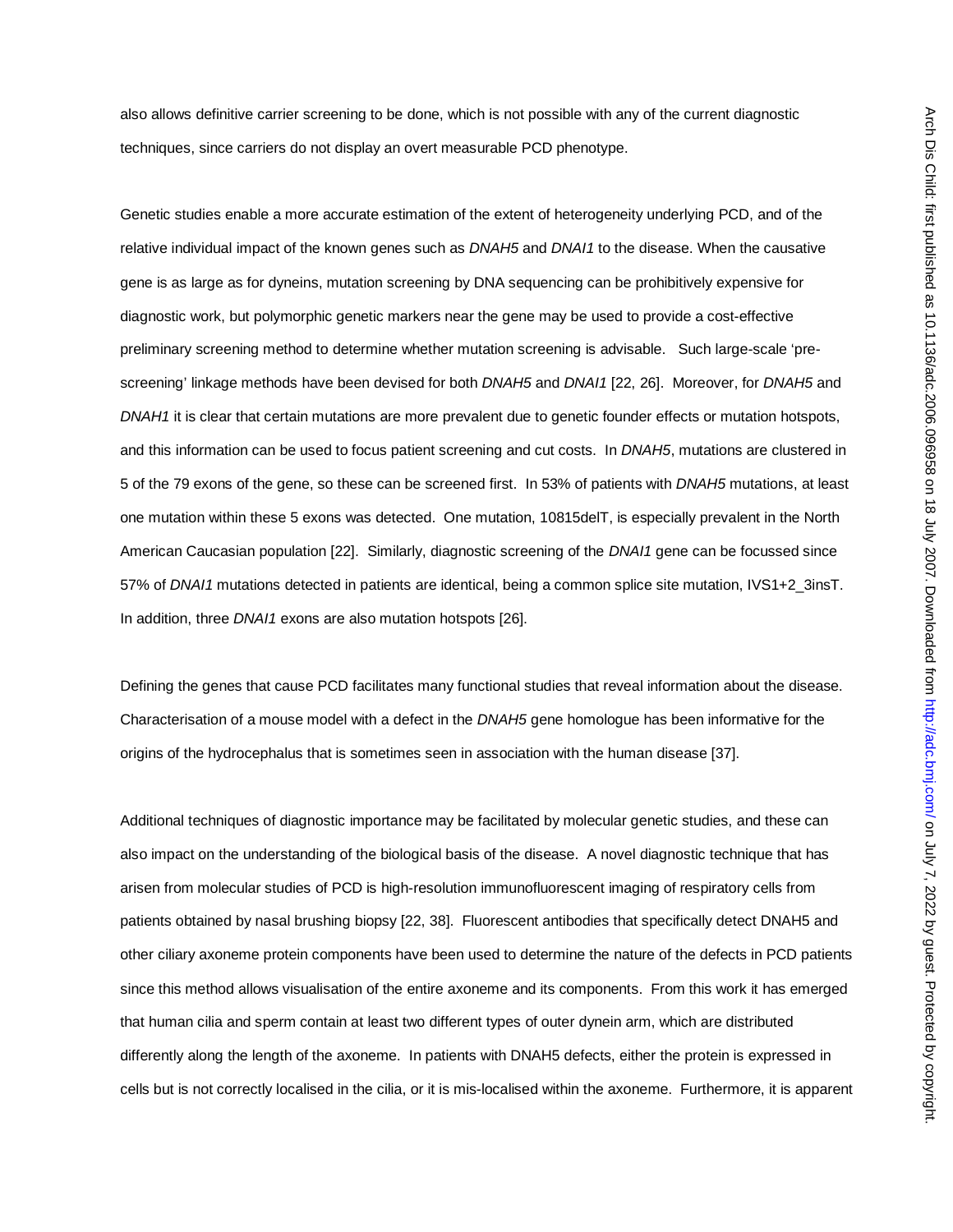that these tools may be more widely applied, to detect axonemal defects in patients who have mutations in genes other than *DNAH5* [22, 38].

This work has provided important functional information about the domains within DNAH5 that are important for its normal function, since specific gene mutations are associated with different axonemal defects. A genotypephenotype correlation of this nature has also been shown at the ultrastructural level, since a certain *DNAH5* mutation is associated with a less severe loss of the outer dynein arm [39].

As more PCD genes and mutations are defined in future, such studies are likely to reveal further important functional information on PCD genes, and on the links between the clinical symptoms and the underlying genotype. There is also potential for medical impact, including novel pharmaco-gene therapy tools. Aminoglycoside antibiotics have been used to over-ride the effects of certain cystic fibrosis gene nonsense mutations, and since a large proportion of *DNAH5* patients have nonsense mutations as well, these defects might also be amenable to drug-mediated rescue [22].

## **3. When to suspect the diagnosis of PCD**

PCD may be suspected because of respiratory disease or mirror image arrangement (conventional diagnostic clues), or because a non-respiratory condition such as biliary atresia has been diagnosed, and consideration needs to be given as to whether this is part of an extended spectrum of ciliopathology that includes PCD (associated diagnosis). It is helpful to divide the presentations of PCD by patient age ranges [1]. The diagnosis of PCD is frequently made late [2], in part because the common presentations (rhinitis, secretory otitis media, cough) are common in the general paediatric population [40]. Above all, if PCD is to be diagnosed, general paediatricians must be alert to the condition, and take a careful, focussed history. Although there is no proven evidence that early diagnosis is beneficial, in one series, bronchiectasis at diagnosis was only seen in those diagnosed over age 4 years [2], and in a second series, lung function at diagnosis was significantly worse in those diagnosed in adult life [5]. This is at least supportive evidence that early diagnosis is beneficial.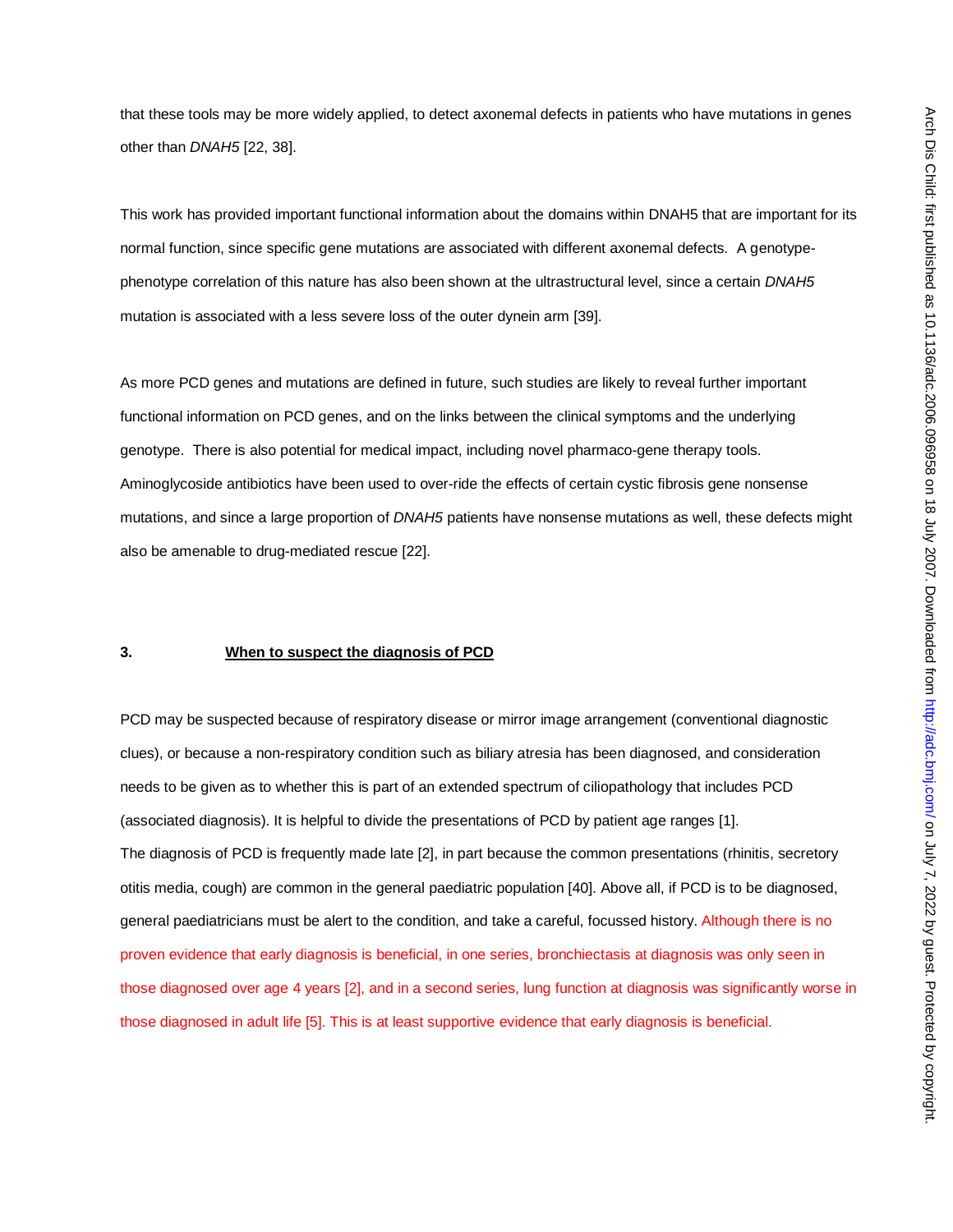There are no data to weight the significance of particular symptoms or construct Receiver Operating Curves, but the common diagnostic features of PCD are listed in Table 2 as a guide. A combination of upper and lower airway symptoms is usual.

#### **3.1 Conventional diagnostic clues**

3.1.a. *Antenatal presentation* The finding of heterotaxy (usually mirror image organ arrangement) on antenatal ultrasound scanning should lead to consideration of the diagnosis, although most babies with mirror image arrangement do not have PCD. In the future, antenatal genetic diagnosis (above) on chorionic villus sampling may be offered.

#### 3.1.b. *Presentation in the newborn period*

 $\triangleright$  Continuous rhinorrhea from the first day of life; the significance this is completely different from intermittent rhinitis with viral colds, starting at a few weeks of age

- Respiratory distress or neonatal pneumonia with no obvious predisposing cause
- Mirror image arrangement (but see 3.1.a above)
- Diagnosis by screening because of a positive family history

## 3.1.c. *Presentation in childhood*

 Chronic productive or 'wet' cough. Clearly, other causes such as cystic fibrosis will likely need to be ruled out first by appropriate testing, before referral for ciliary function, unless the child also has mirror image arrangement or other features suggestive of PCD. This history correlates well with the presence of endobronchial secretions seen at bronchoscopy in a wide range of conditions [41]; chronic wet cough for more than eight weeks in a child should always be investigated; chronic cough must be distinguished from recurrent acute cough, usually with a viral cold, which is of less significance. Isolated dry cough is not likely to be due to PCD.

 $\triangleright$  Atypical 'asthma', non-responsive to treatment, in particular when a wet-sounding cough is present

'Idiopathic' bronchiectasis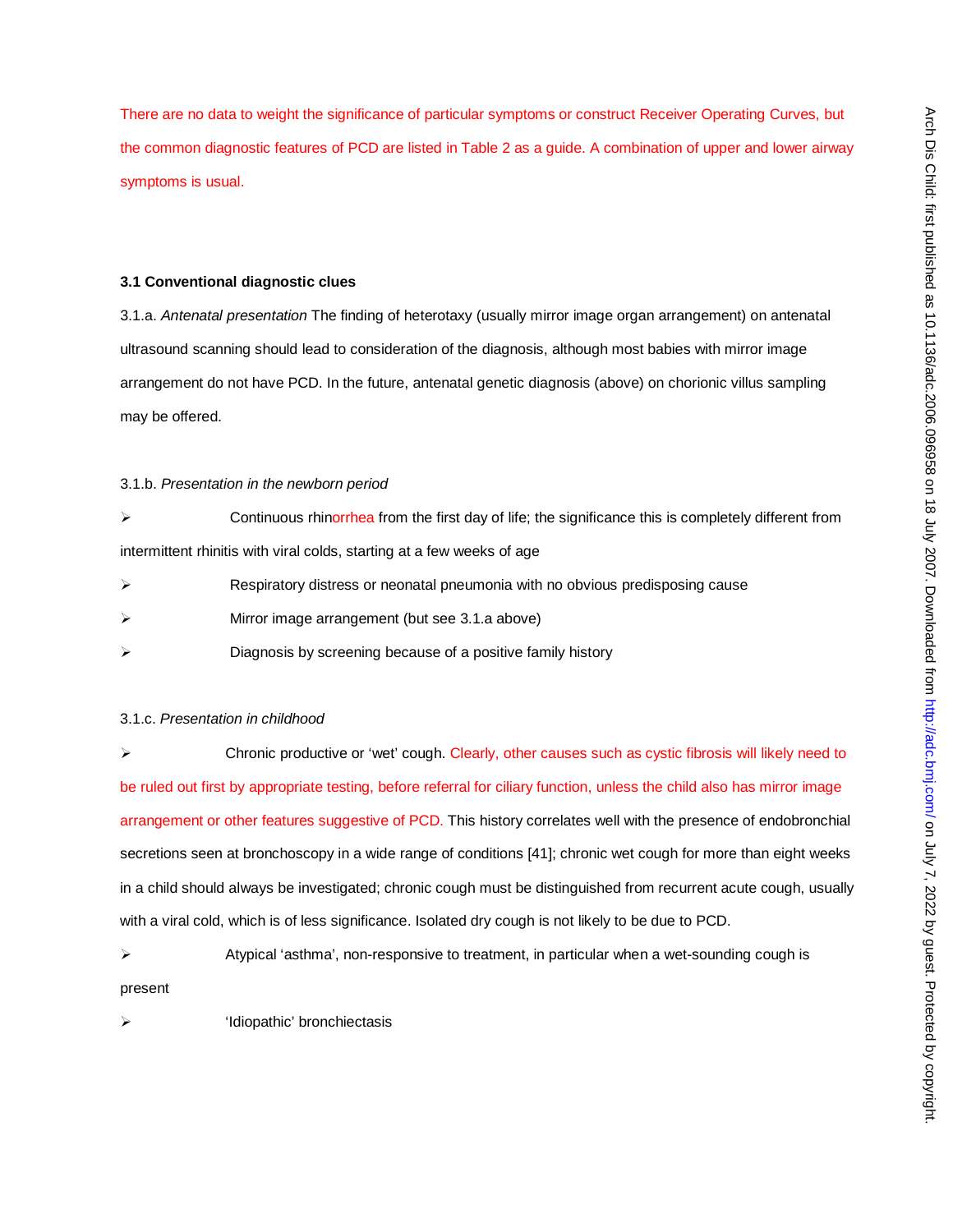$\triangleright$  Diagnosis by screening because of a positive family history, or recent diagnosis in a relative. This accounted for 10% cases in one series [2], underscoring that there are mild phenotypes, and that the diagnosis is often missed

 $\triangleright$  Rhinosinusitis – Daily rhinitis is typical, without remission; and sometimes in older children severe sinusitis despite multiple surgical procedures; although nasal polyps are commonly reported in some series, in our experience, nasal polyps are rare. It should be noted that CF is a commoner cause of nasal polyposis.

 $\triangleright$  Chronic otitis media with effusion - Typically, if tympanostomy (ventilation tubes) are inserted, there is usually a prolonged smelly ear discharge for weeks not responding to treatment and with no improvement in hearing.

#### 3.1.d. *Presentation in adolescence and adult life*

| As above, for childhood                                                              |
|--------------------------------------------------------------------------------------|
| Ectopic pregnancy and subfertility in women [4, 42]                                  |
| Male infertility (immotile sperm – but 50% of PCD males are fertile [43], see below) |

## 3.1.e *PCD as an associated diagnosis*

In addition to the above, PCD should be at least considered when the following diagnoses are made, in particular if there is a family history of more than one of these conditions, or if the patient has associated ENT or lower respiratory symptoms. Further information can be found in recent reviews [5, 6].

- Complex congenital heart disease, especially with disorders of laterality [44]
- $\triangleright$  Polycystic kidney and liver disease
- > Hydrocephalus
- Biliary atresia
- $\triangleright$  Severe oesophageal disease (oesophageal atresia, severe reflux) [44]
- Retinal degeneration, including retinitis pigmentosa

# **4. Making the diagnosis**

*Eliminating other conditions:* Although a child with absolutely typical features of PCD will appropriately be referred straight for ciliary function studies, in most cases testing for commoner conditions which enter the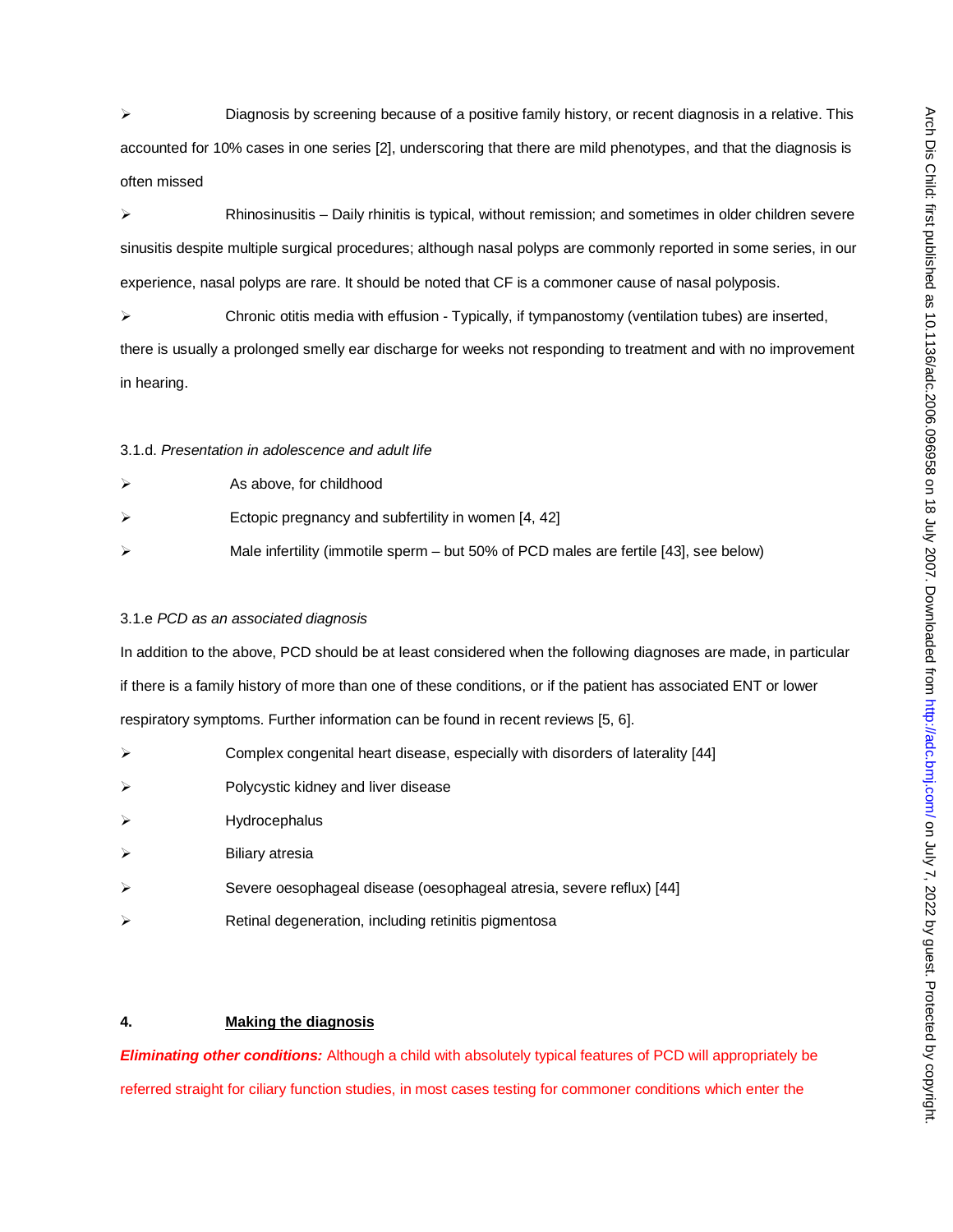differential diagnosis will precede referral. The nature of the tests carried out will be determined by the individual clinical scenario.

**Screening for PCD:** The most popular screening tests for PCD are the saccharin test and the measurement of nasal nitric oxide (NO). The saccharin test allows a gross assessment of mucociliary function and has been used to select patients for full diagnostic testing for PCD. It involves placing a microtablet of saccharin on the inferior turbinate and recording the time taken for the subject to taste it. It is difficult to perform and can be unreliable in children [45]. An abnormal result must be confirmed by further tests (below). In PCD nasal and exhaled nitric oxide is low [46,47] for reasons that are still unclear and measurement of nasal NO, which is more discriminatory than exhaled NO, as a screening test is very attractive [48]. Nasal NO has been shown to be useful screening test in children over the age of 5 years. However, as there is occasional overlap with other respiratory conditions such as CF, confirmation of the diagnosis of PCD will always require further diagnostic testing [1, 4, 47, 49]. Interestingly, obligate PCD carriers also have low nasal NO [4], but the overlap with normal is too great to allow this to be useful for carrier screening.

**Diagnostic testing:** A combined approach to the diagnostic testing of patients suspected of PCD has been adopted to reduce the number of cases that are incorrectly diagnosed or missed. Diagnostic testing may include:

- ciliary beat frequency measurement
- ciliary beat pattern analysis
- electron microscopy of ciliary ultrastructure
- measurement of ciliary disorientation

• cases of suspected ciliary aplasia, ciliary disorientation, an unusual ciliary phenotype and in cases where secondary tissue damage renders diagnosis impossible, cell culture with re-growth of the ciliated epithelium is undertaken.

Strips of ciliated nasal or bronchial epithelium obtained by brushing the nose or airways are used to assess ciliary structure and function. The nasal brushing is an out-patient procedure, which takes a few seconds only. The brushing causes minor discomfort, and very occasionally, minor epistaxis. The sample may be taken by an appropriately trained paediatrician in a general hospital, and couriered to the NCG centre, by prior arrangement.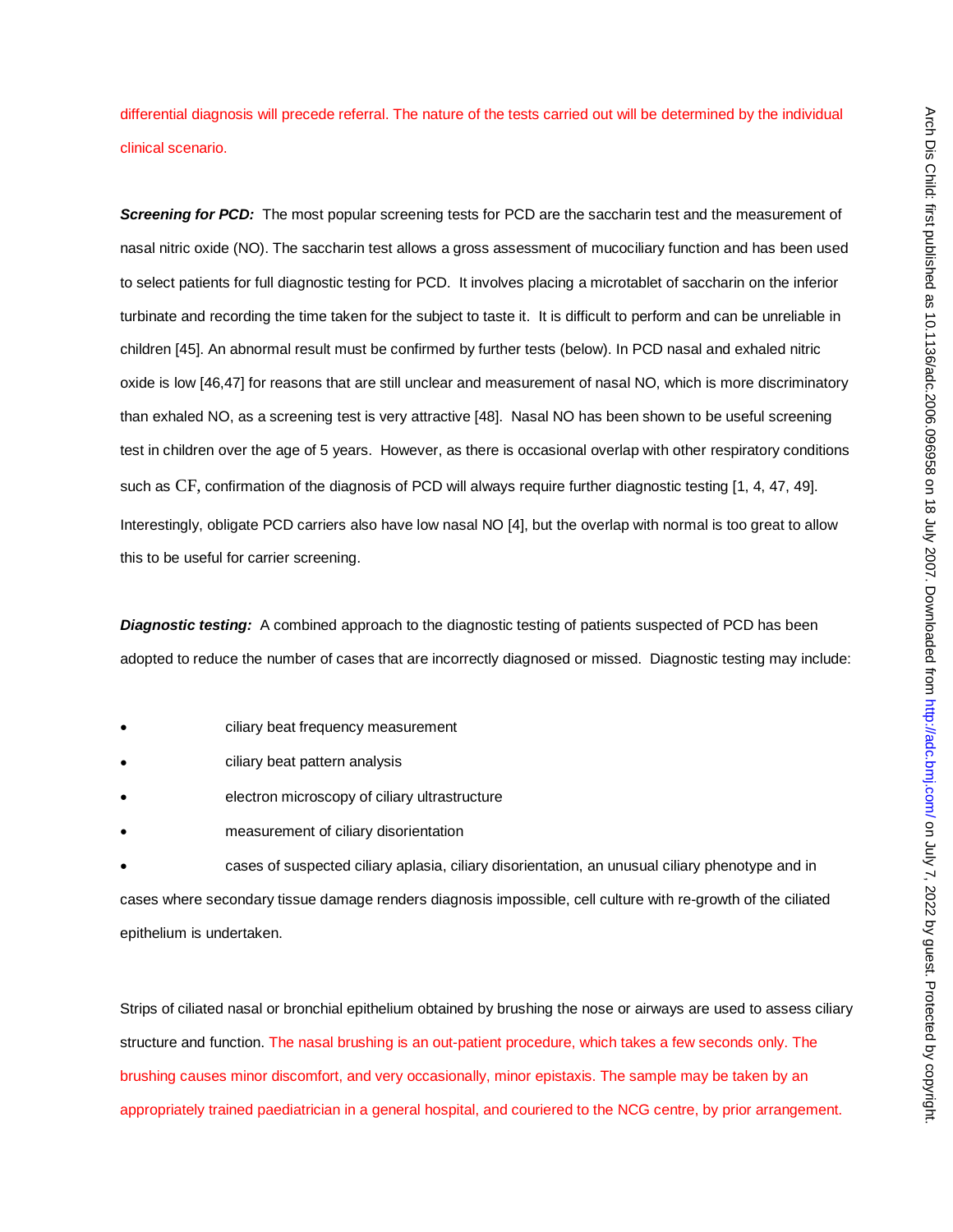Assessment of beat pattern by slow motion analysis using high-speed video photography in conjunction with beat frequency measurements has been shown to identify defects that may have been missed by analysis of beat frequency alone [50]. For example it has been shown that certain ultrastructural defects responsible for PCD such as ciliary transposition, central microtubular agenesis and in some cases of inner dynein arm defects, ciliary beat frequency maybe within the normal range. However, all of the cilia from such patients show a typical dyskinetic beat pattern on slow motion video analysis [33]. An extensive range of normal values for children and adults using high-speed video analysis have now been published [50].

Some groups have diagnosed PCD in patients who had clinical symptoms consistent with PCD and a slow ciliary beat frequency despite a normal ciliary ultrastructure [51]. It is still to be determined whether such patients have an inherited defect affecting function that can not be seen on electron microscopy. Whilst such patients receive clinical treatment that is similar to those with PCD they can not be confidently diagnosed as having PCD.

Examination of ciliary ultrastructure remains the definitive test for PCD. There are a number of ultrastructural phenotypes that can cause PCD and these have been reviewed elsewhere [52]. The majority of cases of PCD are due to a lack of outer dynein arms or a combined lack of both inner and outer dynein arms. In such cases the cilia are static or just flicker. Other defects include isolated lack of inner dynein arms or lack of inner dynein arms combined with a radial spoke defect. These defects cause cilia to beat with a stiff beat pattern and usually a reduced beat frequency. Rarer defects include those of the central microtubular pair, such as transposition or central microtubular agenesis [53] both of which have a circular beat pattern. The currently known range of ciliary ultrastructural alterations is shown in Table 3.

Cilia on the same cell line up in the same direction with cilia in adjacent cells beating in the same direction to allow movement of mucus. A condition described as ciliary disorientation has been proposed to be a cause of PCD where cilia on the same cell tend to point in different directions resulting in ineffective movement of mucus [54]**.** It is likely, however, that the vast majority of cases are secondary in nature. In most cases ciliary disorientation is not seen when biopsies are repeated following a period of good health.

On occasions the diagnosis of PCD may be difficult due to damage to the respiratory epithelium secondary to infection or inflammation. To minimise secondary damage we do not take samples from patients who have had a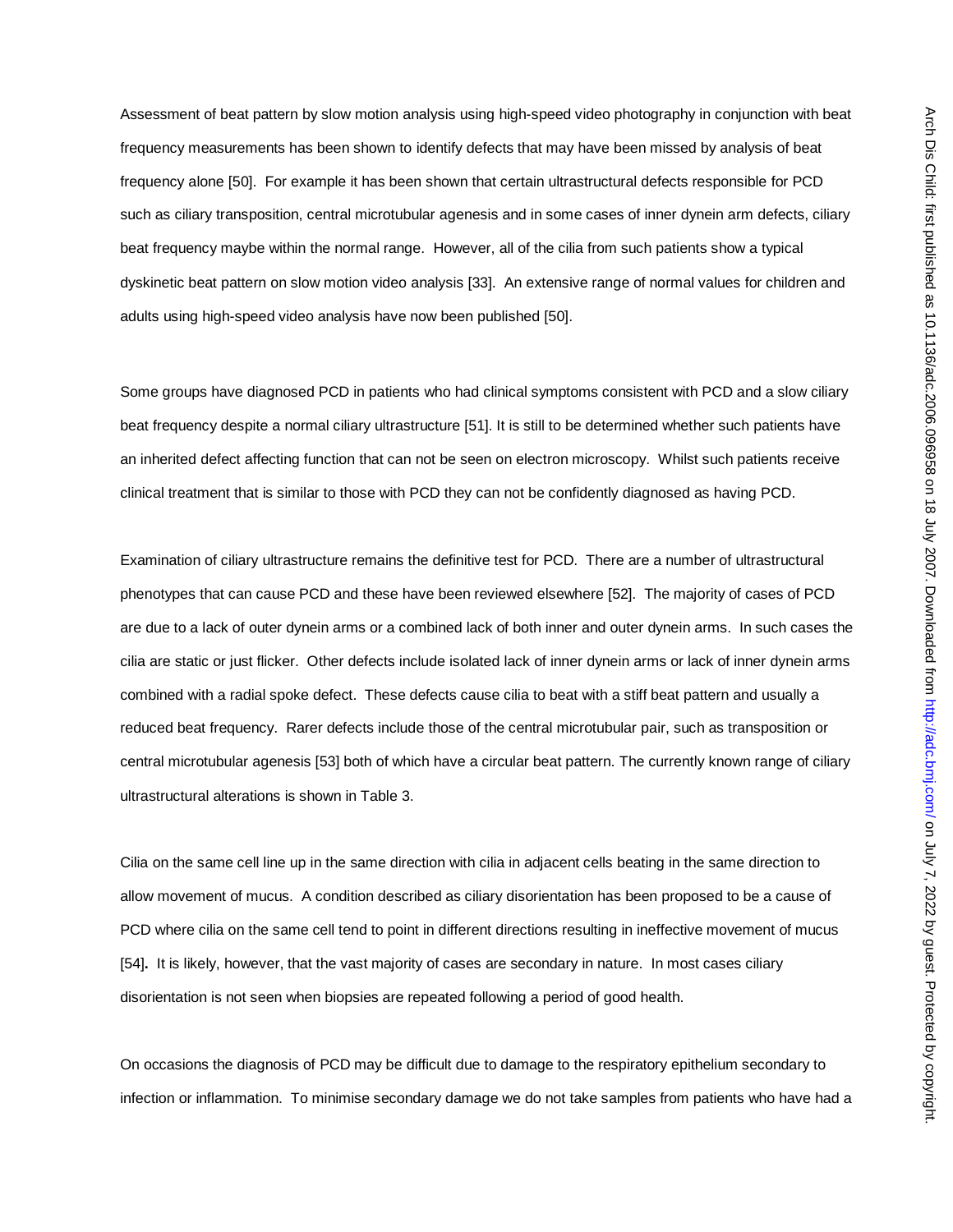cold with in the last month. If secondary damage is still present making the diagnosis difficult or if the patient is suspected of having an unusual phenotype of PCD cells obtained at biopsy may be cultured. Cells grown following biopsy loose their ciliated phenotype. By exposure of these cells to an air interface or by continual movement of spheroids formed by these cells a fully differentiated ciliated epithelium can be obtained. Culture systems have been advocated by Jorrisen and colleagues who argue that secondary damage is virtually absent after ciliogenesis in a suspension culture [55]. This technique is only necessary in cases of doubt, and is not mandatory for the diagnosis of clearcut cases of PCD.

Overall, around 10% of initial tests are equivocal. A second brushing reduces the figure to 5% (unpublished data). In the absence of another gold-standard test, it is impossible to calculate false positive and false negative rates. The most important cause of false positive tests are post-viral changes, and if there is any doubt, the tests should be repeated before confirming the diagnosis.

## **5. Respiratory Management**

There is no cure for PCD, and the aim of management is to prevent progression of disease. The optimal balance of care between regional centre and district hospital has not been determined, and is likely in practice to be driven by geography, and the facilities available locally. If the family live reasonably near a centre with special expertise in PCD, a shared care arrangement, analogous to CF clinics, might be appropriate. They should be looked after only in a setting where multidisciplinary review is available. Appropriate medical therapy has been shown to prevent deterioration in lung function [2, 3]. Management is not evidence based, and perforce relies on the experience of large clinical units dealing with PCD patients, or data derived from studies involving patients with CF or other causes of bronchiectasis. Since the pathophysiology may be different in these conditions, this may lead to mistakes. Respiratory management consists of:

- $\triangleright$  Regular respiratory monitoring
- Airway clearance by combinations of physiotherapy and physical exercise
- Aggressive treatment of upper and lower airways infections to prevent further progression of

the disease.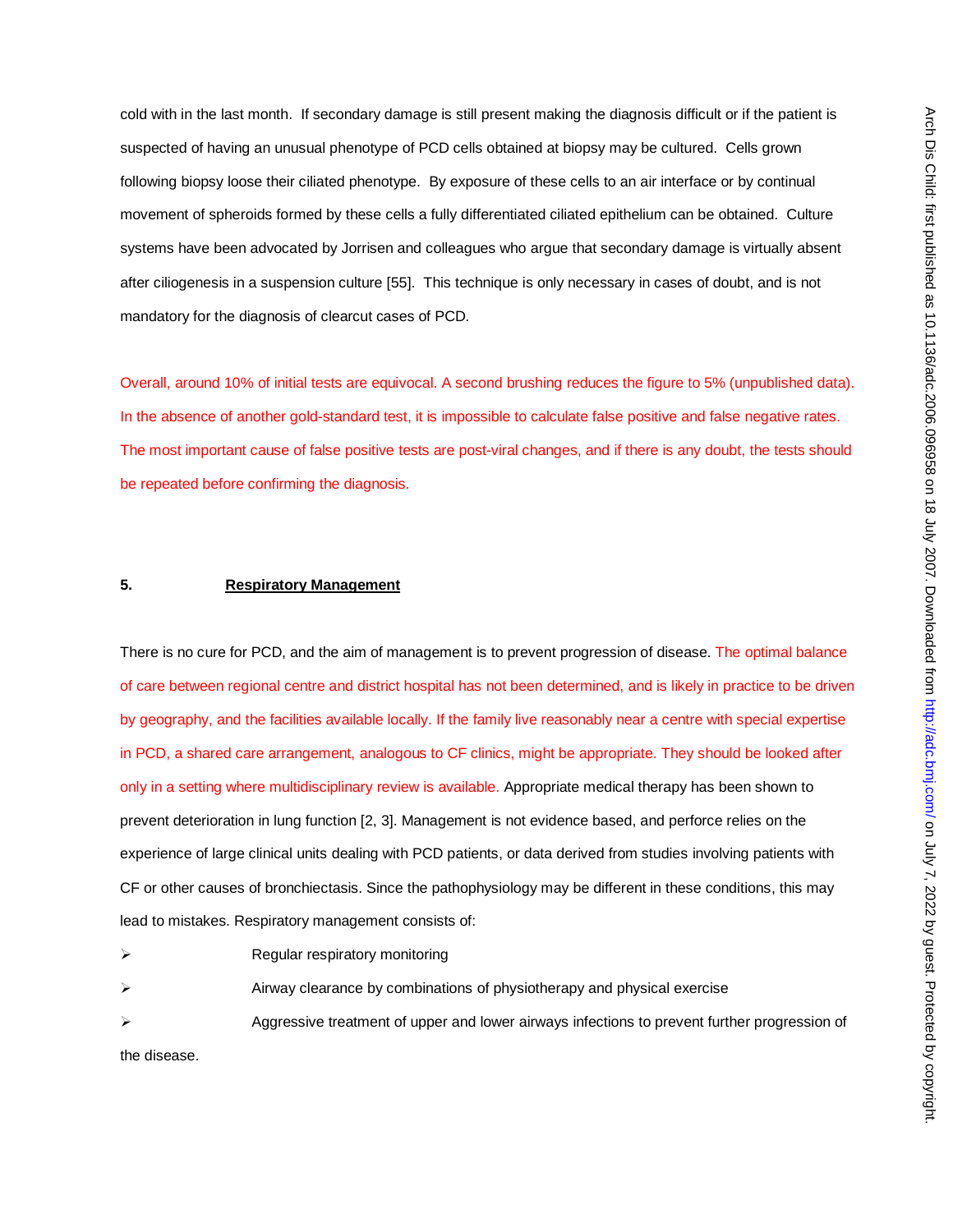*Respiratory monitoring* Recommendations are based on CF clinic practices. In some centres, specialist PCD clinics, including respiratory, ENT and general care at the one visit, have been set up. In addition to general paediatric care, monitoring should include pulse oximetry and age appropriate lung function tests. Regular sputum or cough swab cultures should be performed [1]. Chest radiographs are probably relatively insensitive. High resolution computed tomography of the lungs is used to define the extent of bronchiectasis, and can be used to monitor the progression of the disease. However, there is even less evidence base that regular CT scans affect outcome in PCD than there is even for CF, and the potential high lifetime cumulative radiation exposure should be considered.

*Medical interventions* PCD lung disease is progressive if not adequately treated, and early therapeutic interventions result in better symptom control [56]. Randomised controlled trials would greatly aid in determining the best respiratory management of PCD.

The common infecting organisms in children are *Haemophilus influenza* and *Staphylococcus aureus* but *Streptococcus pneumoniae*, *Pseudomonas aeruginosa* and non-tuberculous *Mycobacteria* have also been reported, although these are usually a feature of disease in adults [4]. There is no evidence to recommend or otherwise the use of prophylactic antibiotics. If repeated courses of oral antibiotics are required, prophylaxis should be considered. High-dose oral antibiotics should be given at the first sign of worsening respiratory symptoms or deterioration in lung function. Where possible, antibiotics should be chosen on the basis of sputum or cough swab culture and sensitivity. Occasionally broncho-alveolar lavage (BAL) may be necessary to obtain adequate specimens in non-sputum producing children.

If *Pseudomonas aeruginosa* is isolated, most clinicians would prescribe an eradication regime similar to those used in CF, for example inhaled colistin and oral ciprofloxacin. For established chronic infection with this organism, long term nebulised anti-pseudomonal antibiotics are considered. If symptoms do not respond to oral antibiotics, then intravenous therapy is given. A regular programme of three monthly intravenous therapy should be considered in patients who are not doing well.

There is even less evidence for other therapies. Regular bronchodilators do not lead to worsening airway reactivity, but they are not particularly effective. No trials have been done which would support any antiinflammatory therapy, a different situation from CF. Anecdotally, many PCD patients have previously been misdiagnosed as asthmatic, and given asthma therapy, which is ineffective. It is very important to be pro-active in discontinuing medications which have been started in error, and which are not effective. The role of nebulised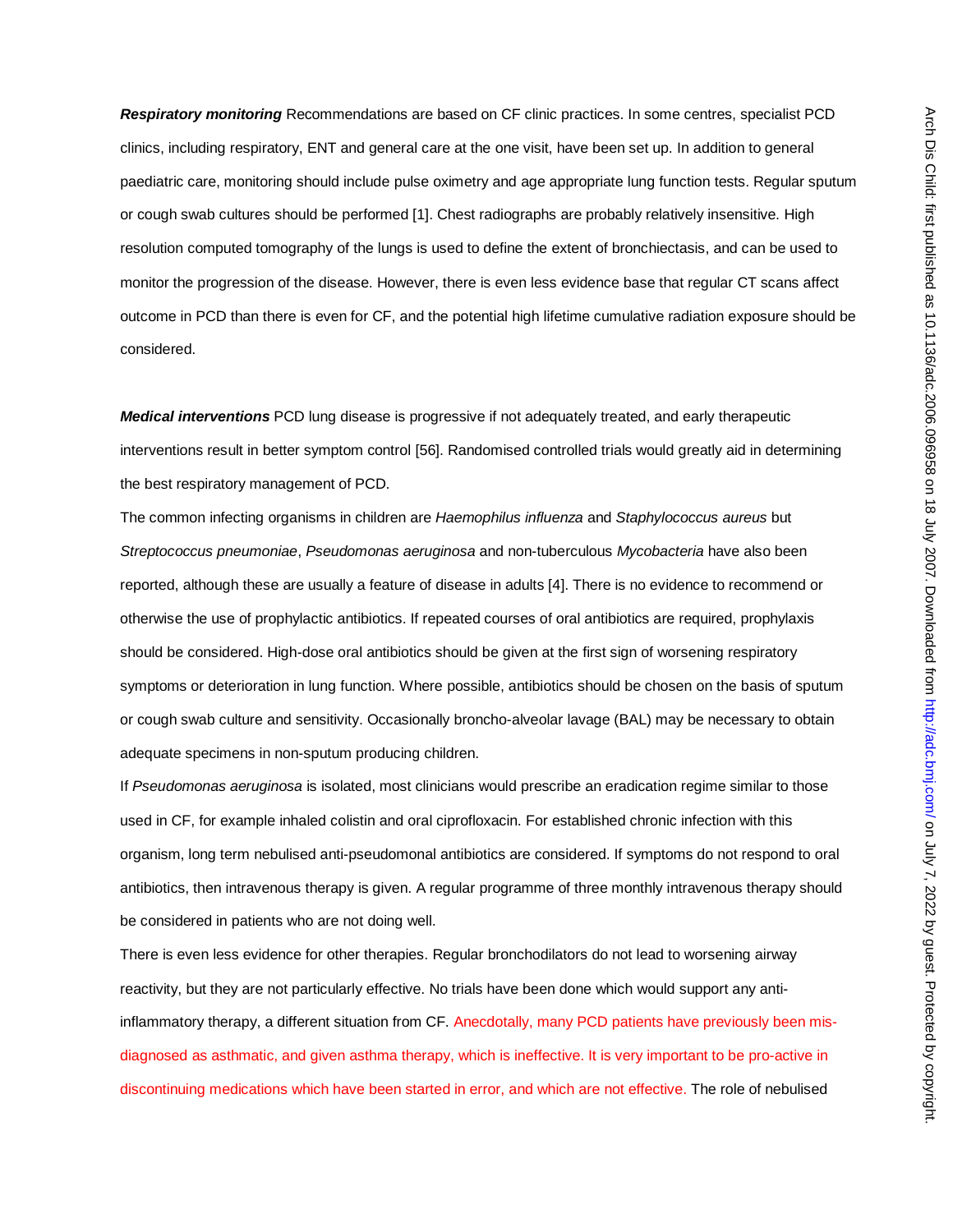recombinant human deoxyribonuclease (Dnase ™) in PCD patients remains unproven. However, anecdotally some patients show an improvement in respiratory symptoms. Use of nebulised normal saline may also be effective in augmenting mucus clearance. A trial of aerosolized uridine-5'-triphosphate has been shown to enhance mucus clearance in a small number of PCD patients. However more data is needed in order to recommend its use in PCD patients on routine basis [57]. There are theoretical attractions to the inhaled use of the NO synthase substrate arginine in PCD, in particular following a study showing improvement in lung function in CF [58], but at the moment this can only be recommended in the context of a randomised clinical trial. PCD patients should receive all childhood immunisations, and also influenza A, and *pneumococcal* immunisation regularly. Complications of bronchiectasis and chronic lung disease become more prominent with age [4]. The role of lobectomy in advanced bronchiectasis is similar to that in other aetiologies, and can rarely be recommended. A few patients require lung transplantation. Overall, the medical therapy of PCD is more successful than CF; once treatment is instituted, even if there is markedly impaired lung function at diagnosis, the condition should be stabilised [3,4].

## **6. Airway inflammation**

There has been surprisingly little work on airway inflammation in PCD. Examination of spontaneously expectorated sputum reveals predominantly neutrophilic cytology, similar to cystic fibrosis (CF) [59]. Sputum neutrophils correlate with cough frequency, measured objectively. There is evidence of increased oxidative stress within the airways, as shown by increased 8-isoprostane in exhaled breath condensate [60]. BAL studies show neutrophilia, and elevated hyalurin, fibronectin and albumin, in both the airway and alveolar fluid fractions [61]. Eosinophilic inflammation is not a feature, as might be expected from the low exhaled NO levels. Given that CF is characterised by relentless deterioration, and PCD by stability, one might predict that the inflammatory response would be greater in CF. This seems not to be the case; mucus biophysical and transport properties are the same, and sputum interleukin (IL)-8 actually three times higher in PCD [62]. The paradox of a better prognosis, despite the same or worse levels of airway inflammation and similar infecting organisms, has not been resolved.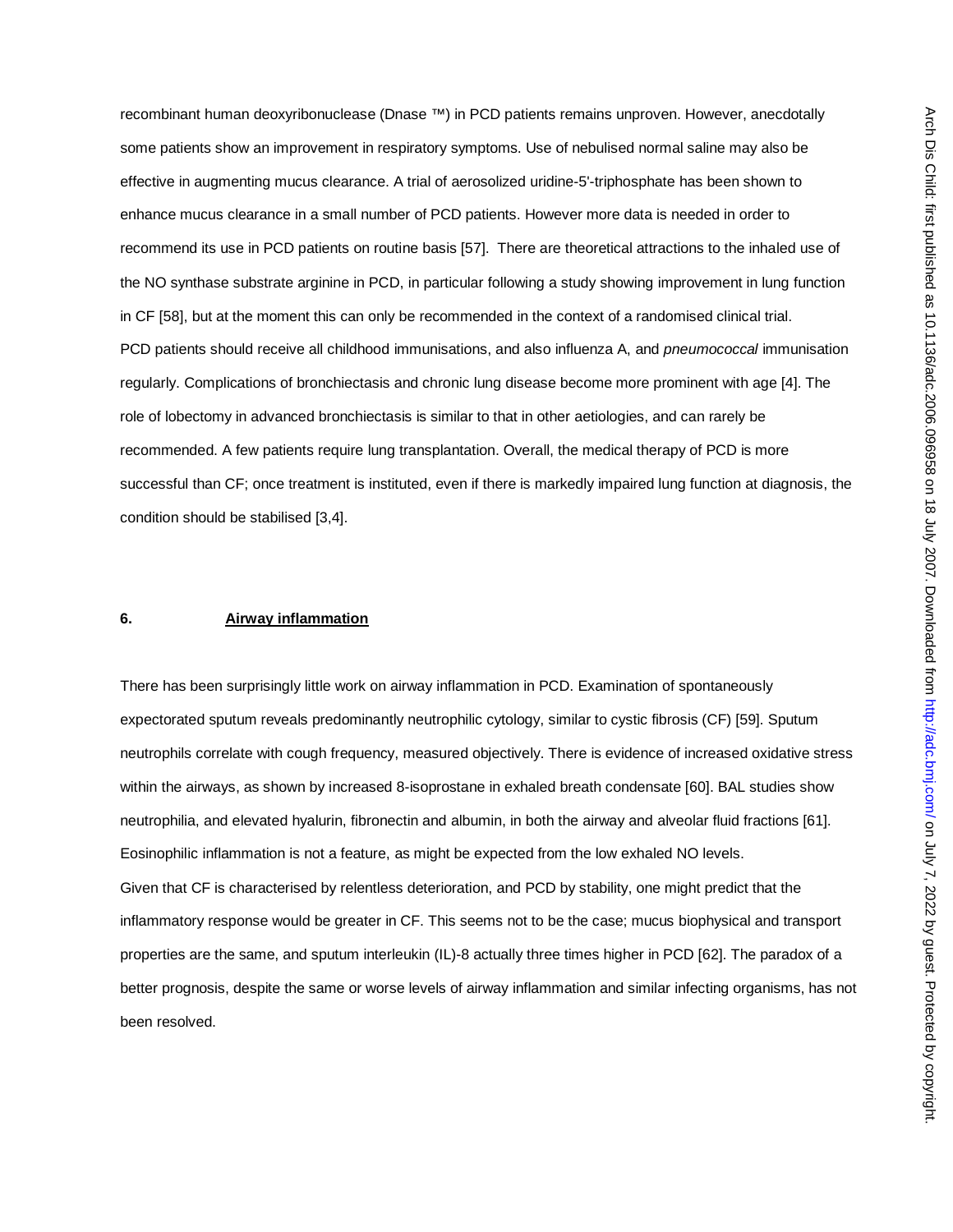Care should be taken therefore in extrapolating the role of anti-inflammatory treatments from CF to PCD. Antiinflammatory strategies such as prednisolone and ibuprofen have been shown to be effective in CF, but need to be the subject of clinical trials in PCD before they could be recommended.

## 7. **Physiotherapy**

Research into the effectiveness of different chest physiotherapy regimens in PCD is scarce and findings variable due to inconsistencies in methodologies and outcome measures. To date, there is no evidence to support or refute the efficacy of any one particular airway clearance technique in the physiotherapy treatment of PCD. The physiotherapy options available to the patient, parent and therapist therefore should be tailored to the individual. This will be guided by the clinical picture and expert clinical best practice. The parents of babies and infants should be shown gravity assisted positioning (GAP) and intermittent chest percussion. The optimum duration and frequency in the healthy baby is not known; the regime is intensified during infective exacerbations. GAP should include positions for lower, middle and lingula areas and in infants the apical segments of the upper lobes. Jumping and blowing games should be encouraged as early as possible and replaced by the active cycle of breathing technique (ACBT) as the child becomes older [63]. GAP can used with chest percussion and shaking administered by the parent or carer during the ACBT in younger children, and independence encouraged in older children and adults. Alternative airway clearance techniques include the PEP (positive expiratory pressure) mask or mouthpiece which can also be used with GAP [64] and oscillating PEP devices such as the Flutter, best used in sitting [65], or Acapella which also allows GAP [66]. Importantly, as with all airway clearance techniques, treatment should be based on a thorough assessment. Continued evaluation of the effectiveness of physiotherapy is essential. Factors considered important determinants of adherence to treatment must also be considered [56]. The effect of physical exercise on airway clearance in PCD has not been fully investigated but may help sputum clearance. Exercise has been shown to be a better bronchodilator than the use of a  $β-2$  agonist in PCD [67]. It is expert opinion that exercise must be encouraged from an early age in PCD to promote general health and wellbeing. A review of inspiratory muscle training in bronchiectasis found some benefit in improving exercise endurance capacity but whether this is true in PCD is not known [68]. Some PCD patients require nebulised therapy, in which case the physiotherapist, or sometimes the respiratory Nurse or technician, will check techniques, including cleaning and maintenance of the equipment.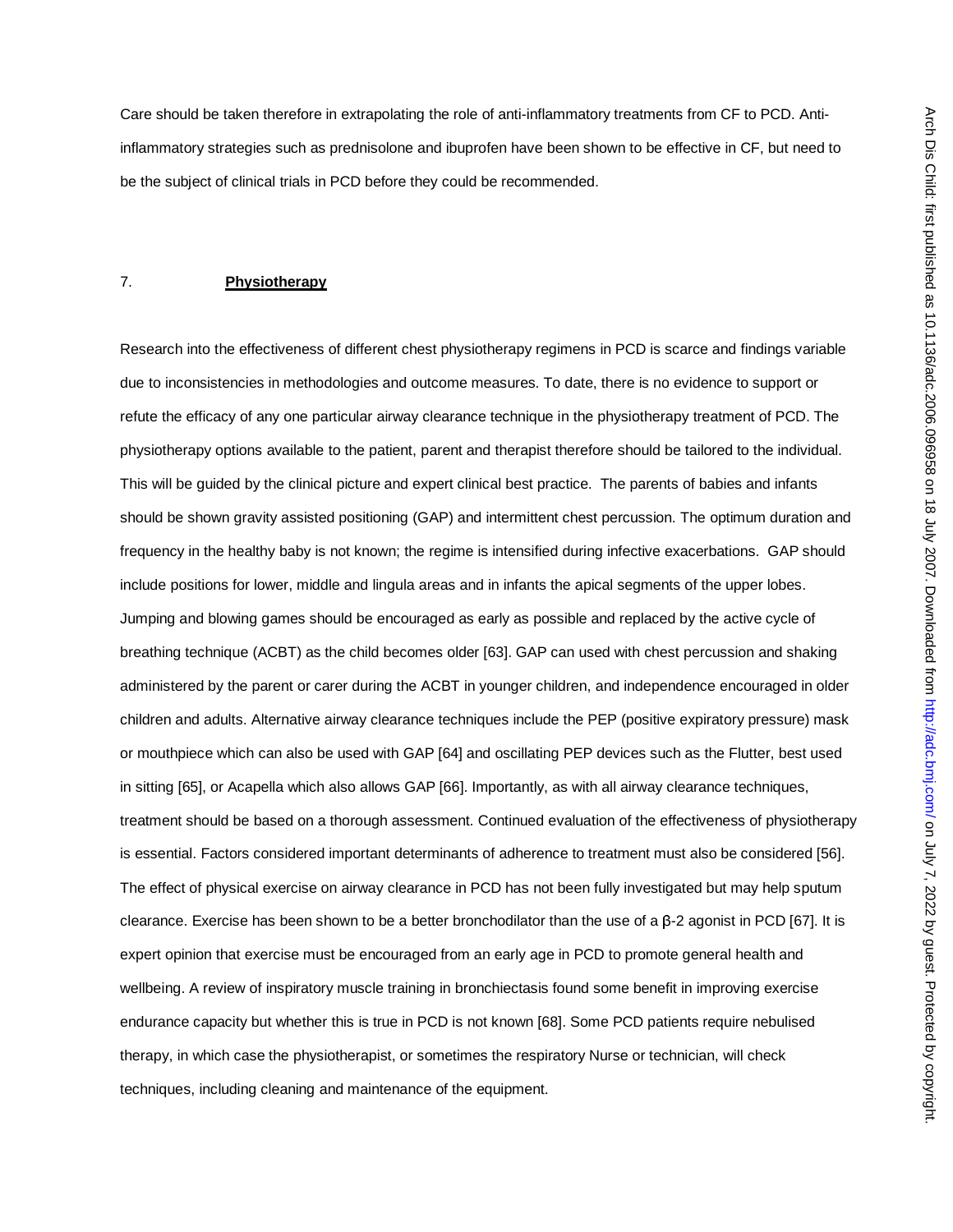### **8. ENT management**

Abnormal muco-ciliary clearance within the upper airway in PCD leads to otitis media with effusion (OME) and chronic mucus pooling within the nasal cavity and paranasal sinuses.

OME is universal amongst infants with PCD. The condition is common in all children but in PCD is often severe. The natural history is of spontaneous improvement at around the age of 13 [69]. The condition presents with either hearing loss and speech delay or as recurrent acute otitis media (RAOM). Ventilation tube insertion is associated with a high level of post-operative mucoid otorrhoea and tympanic membrane perforation [70]. This operation should be avoided if at all possible, and certainly should not be performed before consultation with a surgeon familiar with the management of PCD. The best way to treat otorrhoea is cleaning the ear, avoiding water in the ear and topical non-ototoxic antibiotic eardrops (which should have anti-*pseudomonal* activity, for example ciprofloxacin). All PCD children should have regular hearing tests at least until adolescence. If necessary, hearing aids are recommended until spontaneous resolution of hearing loss. For milder hearing loss, educational support may be all that is needed. Speech delay should be promptly managed with speech therapy. RAOM usually improves either spontaneously in infancy or as result of prolonged systemic antibiotic treatment. Chronic mucoid rhinorrhoea is present in all patients. Reasonable periods free of nasal discharge may be achieved by using saline nasal douches. Long term topical nasal steroids are of uncertain benefit to control rhinorrhoea but will treat any degree of rhino-sinusitis which has developed as a result of mucous pooling within the upper airway. Recurrent acute or chronic sinusitis (presenting with increased nasal obstruction, discharge and facial pain) is rare. It may be managed with prolonged systemic antibiotics but occasionally requires endoscopic sinus surgery to relieve retained, chronically infected secretions. Nasal polyps are virtually never encountered in PCD in our experience. Adenoidal hypertrophy and obstructive sleep apnoea secondary to adeno-tonsillar hypertrophy is also not a typical association with PCD but if present should be surgically managed as indicated, though with special consideration for the potential risks of pneumonia in the post-operative period. Chest physiotherapy and antibiotic prophylaxis should be considered whenever a PCD child needs a general anaesthetic.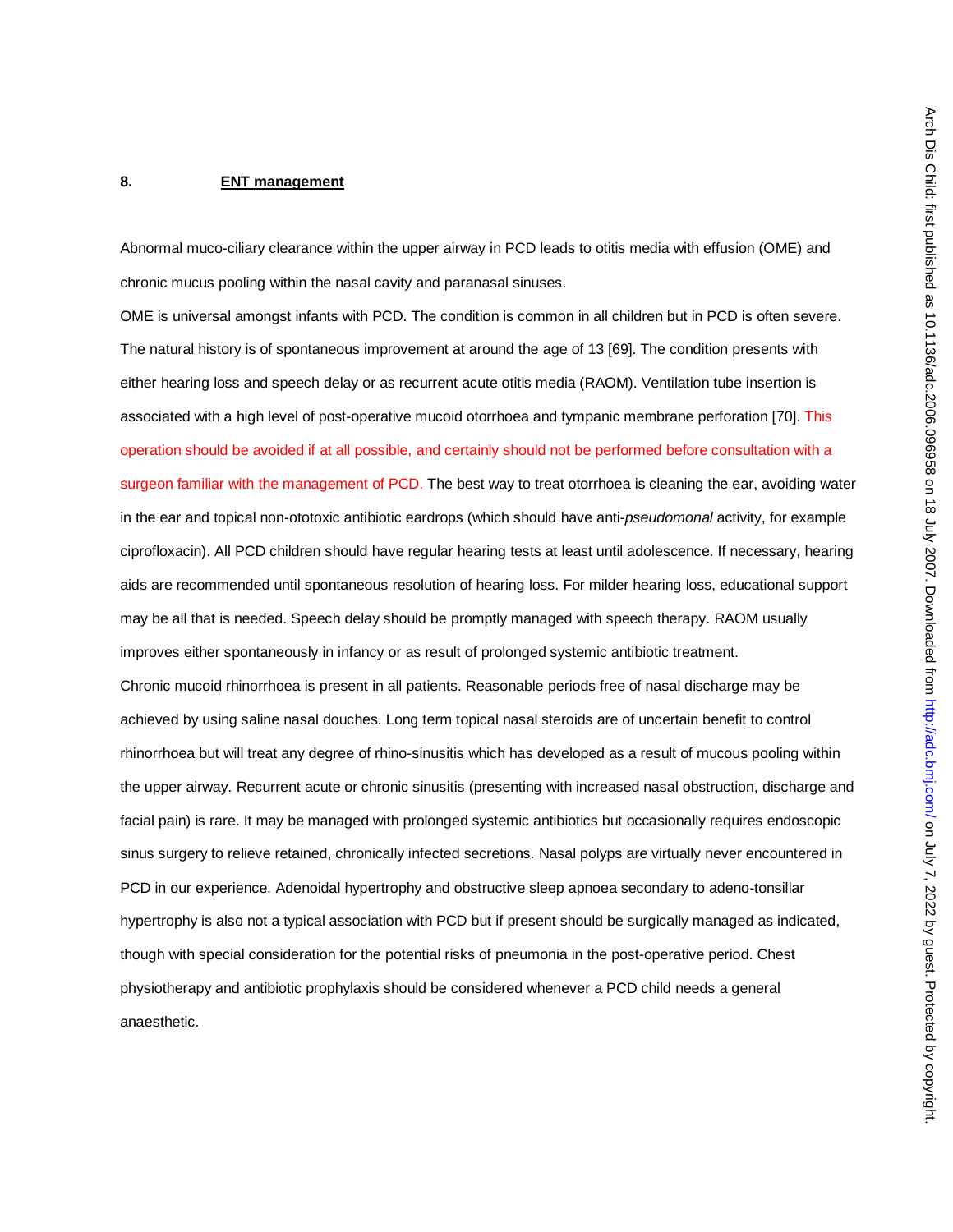# **9. Other systems**

Another major feature of PCD is subfertility. Around half of men with PCD are infertile, however many men have fathered children without any medical intervention [43]. Infertility in men with PCD is entirely attributed to the poor motility of the sperm and usually there is no evidence of abnormal spermatogenesis (Table 1). There are several reports of birth of healthy children after intracytoplasmic sperm injection in case of male infertility. Females are known to have reduced fertility with higher risk for ectopic pregnancy when compared with the general population [42].

Rarer association of PCD are described above. The management of these associated conditions is unaffected by coincident PCD, except in so far as respiratory issues must be remembered if a general anaesthetic is required.

### **10. Nursing perspective**

In recent years the role of the nurse specialist in chronic disease management has broadened and they are now recognised as valuable members of the multidisciplinary team (MTD), contributing to the quality of patient care [71]. Very little has been published on the role of the paediatric nurse specialist in the care of PCD children. The respiratory nurse may be part of the initial diagnostic process. The nurse should be involved in pre-test counselling. After diagnosis, the psychological and practical support provided by the respiratory nurse is similar in PCD to that of other chronic diseases. This includes clinical management, education, social care and counselling [72]. The Nurse specialist is ideally placed to become the key worker, providing a link between hospital, home, the school, and primary care [73]. Children with PCD must be encouraged to lead a normal life and should be encouraged to participate in all usual activities at home and school including sport.

The nurse specialist should work in partnership with the family to determine and achieve treatment goals. The nurse should be able to provide information and answer questions. At the same time possible misinformation from books and unregulated websites can be put into perspective and corrected. The nurse should have access to patient friendly information and can help determine how best to meet individual information needs – neither flooding the family with unwanted literature nor withholding information sought [73]. The nurse can put interested families in touch with the PCD support group, which provides up to date information about the disease and its management as well as providing an excellent support network (www.pcdsupport.org.uk). The nurse will also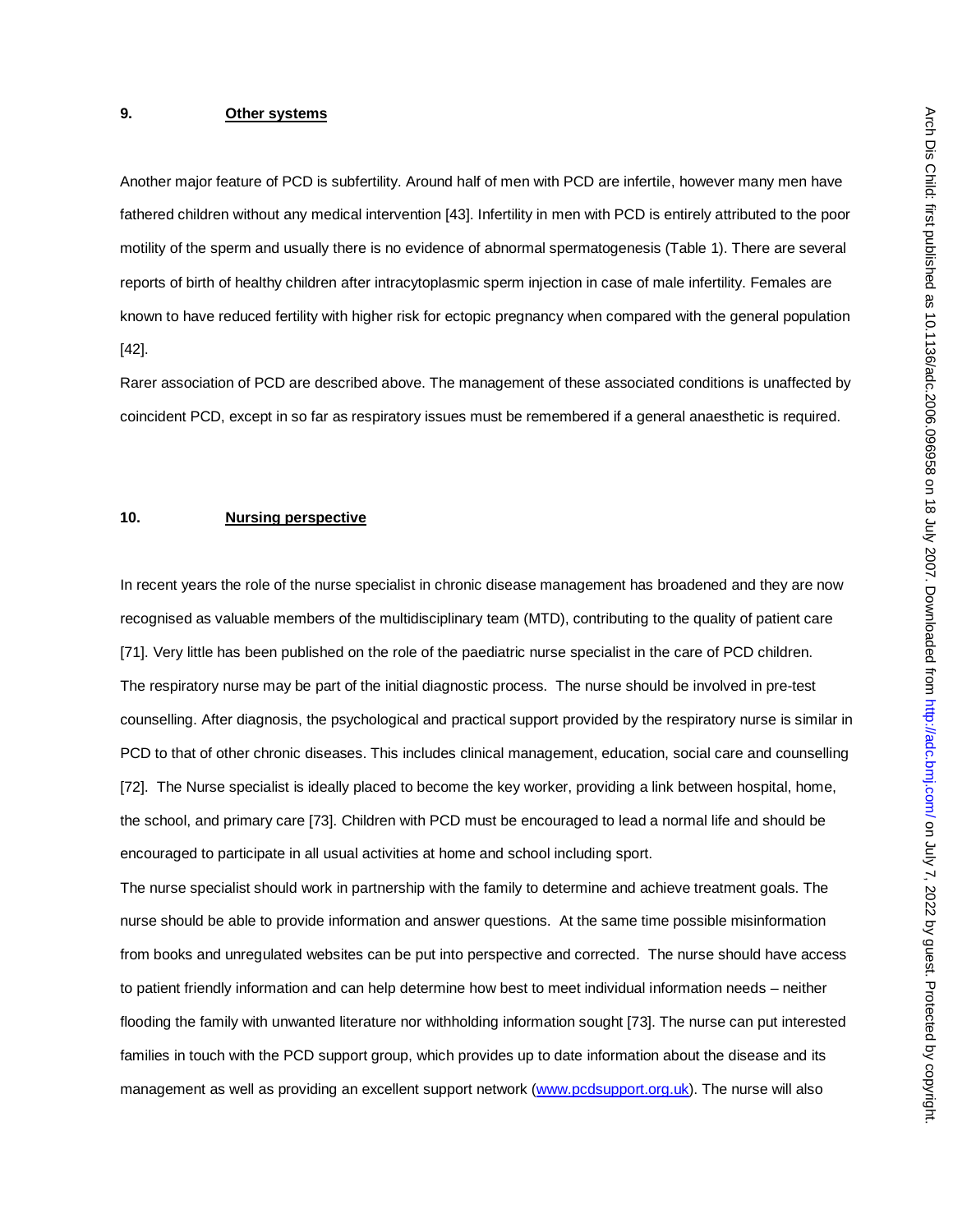make referrals to other members of the team; co-ordinate clinic visits; liaise with shared care hospitals; and arrange admissions as necessary. Within the clinic, the respiratory nurse will check techniques with drug delivery devices, provide education about PCD and give advice about smoking. In sensitised patients, advice about allergen avoidance in the home environment should also be part of routine. A school visit may be helpful if there are educational difficulties. The nurse should be able to assist with benefits claims, including Disability Living Allowance.

# **11. Summary and Conclusions**

Ciliopathy has now become recognised as a multisystem disease, of which PCD is an important subgroup. The current challenge for paediatricians is to increase diagnostic awareness, and make early and appropriate referrals to the new diagnostic services, before the child has sustained lung damage. Next, we need to find ways through multicentre collaborations of increasing the evidence base for treatment. In the future, basic science may open the way for curative treatment, as opposed to mere management of symptoms, for example inhaled arginine or pharmacological over-riding of premature stop codons. However, none of this will happen unless as a routine, a properly focused respiratory history is taken, and the diagnosis of PCD considered outside the context of specialist clinics.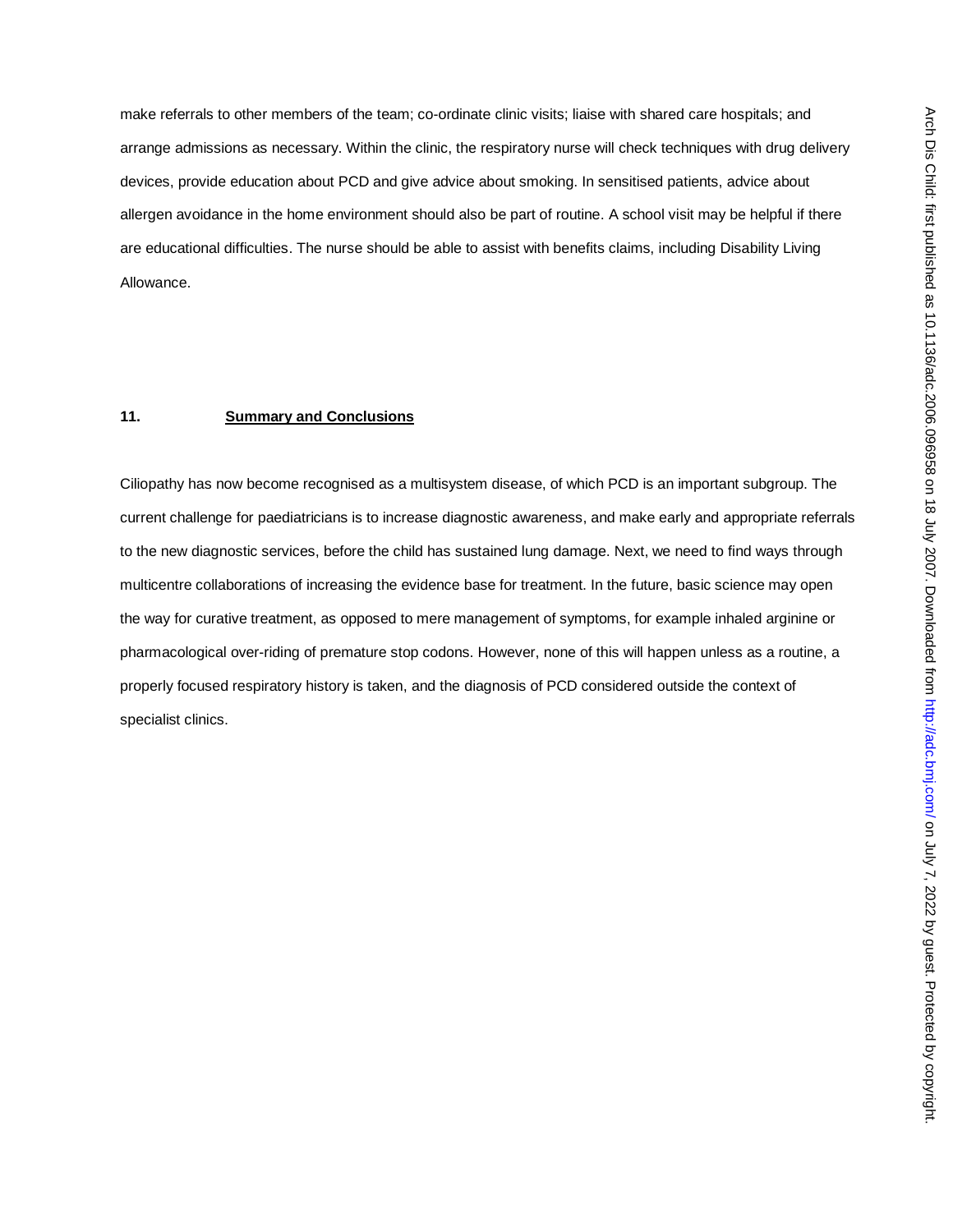#### **References**

- 1. Bush A, Cole P, Hariri M, et al. Primary ciliary dyskinesia: diagnosis and standards of care. Eur Respir J 1998; 12: 982-988.
- 2. Coren ME, Meeks M, Buchdahl RM, Morrison I, Bush A. Primary Ciliary Dyskinesia (PCD) in children - age at diagnosis and symptom history. Acta Paediatrica 2002; 91: 667-669
- 3. Ellerman A, Bisgaard H. Longitudinal study of lung function in a cohort of primary ciliary dyskinesia. Eur Respir J 1997;10: 2376-2379.
- 4. Noone PG, Leigh MW, Sannuti A, Minnix SL, Carson JL, Hazucha M, Zariwala MA, Knowles MR. Primary ciliary dyskinesia: diagnostic and phenotypic features, Am J Respir Crit Care Med 2004; 169: 459-467.
- 5. Ong ACM, Wheatley DN. Polycystic kidney disease: the ciliary connection. Lancet 2003; 361: 774-776
- 6. Badano JL, Mitsuma N, Beales PL, Katsanis M. The ciliopathies: an emerging class of human genetic disorders. Annu Rev Genomics Hum Genet 2006; 7: 125-148
- 7. Ostrowski LE, Blackburn K, Radde KM, Moyer MB, Schlatzer DM, Moseley A, et al. A proteomic analysis of human cilia: identification of novel components. Mol Cell Proteomics 2002; 1: 451-65.
- 8. Wanner A, Salathe M, O'Riordan TG. Mucociliary clearance in the airways. Am J Respir Crit Care Med 1996; 154: 1868-902.
- 9. Sleigh MA, Blake JR, Liron N. The propulsion of mucus by cilia. Am Rev Respir Dis 1988;137: 726-41.
- 10. Satir P, Matsuoka T. Splitting the ciliary axoneme: implications for a "switch-point" model of dynein arm activity in ciliary motion. Cell Motil Cytoskeleton 1989; 14: 345-58.
- 11. Chilvers MA, O'Callaghan C. Analysis of ciliary beat pattern and beat frequency using digital high speed imaging: comparison with the photomultiplier and photodiode methods. Thorax 2000; 55: 314-7.
- 12. Nonaka S, Shiratori H, Saijoh Y, Hamada H. Determination of left-right patterning of the mouse embryo by artificial nodal flow. Nature 2002; 418: 96-99.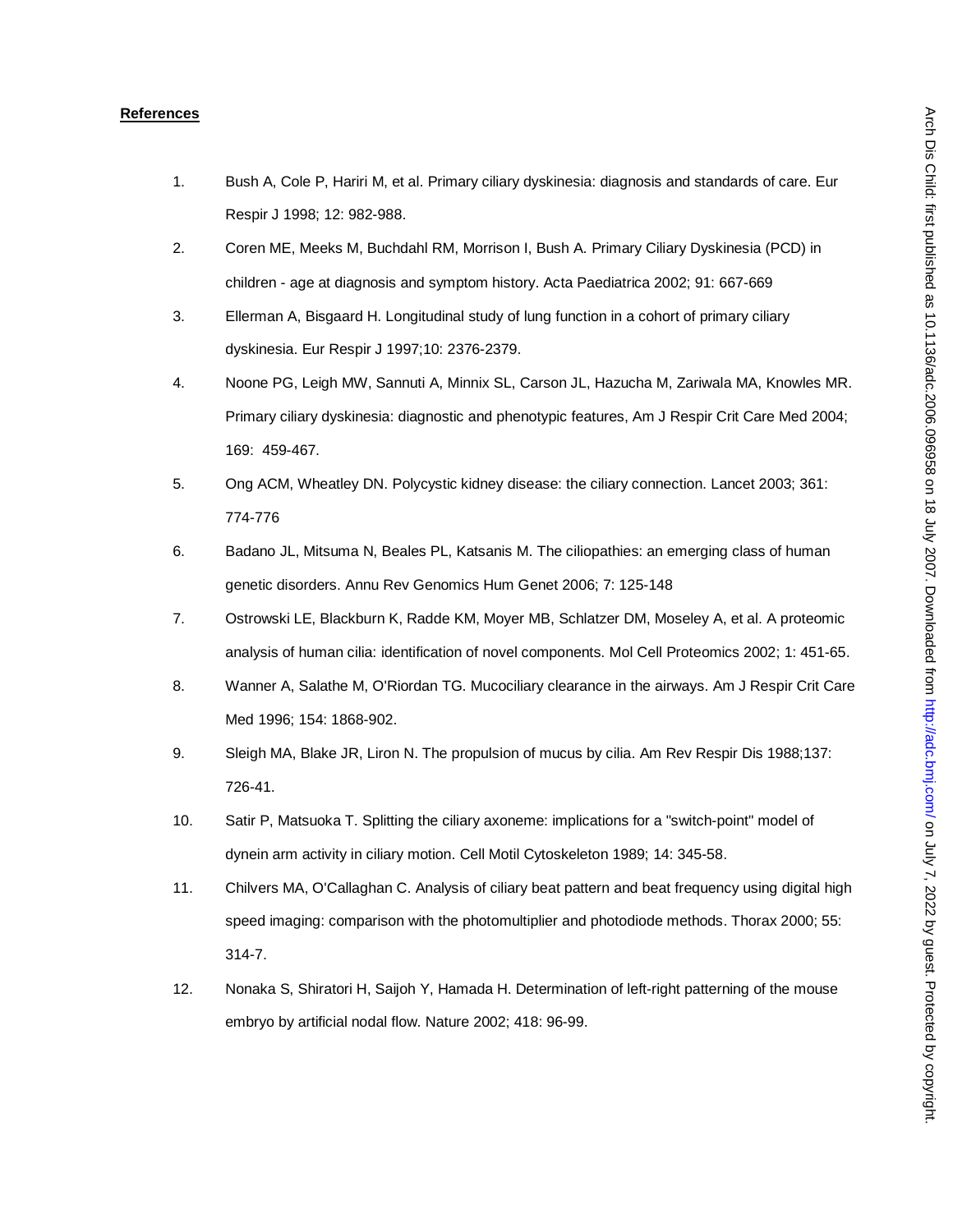- 13. Narayan D, Krishnan SN, Upender M, Ravikumar TS, Mahoney MJ, Dolan TF Jr., Teebi S, Haddad GG. Unusual inheritance of primary ciliary dyskinesia (Kartagener's syndrome), J Med Genet 1994; 31: 493-496.
- 14. Iannaccone A, Breuer DK, Wang XF, Kuo SF, Normando EM, Filippova E, Baldi A, Hiriyanna S, MacDonald CB, Baldi F, Cosgrove D, Morton CC, Swaroop A, Jablonski MM. Clinical and immunohistochemical evidence for an X linked retinitis pigmentosa syndrome with recurrent infections and hearing loss in association with an *RPGR* mutation**.** J. Med. Genet. 2003; 40: e118.
- 15. Jeganathan D, Chodhari R, Meeks M, Faeroe O, Smyth D, Nielsen K, Amirav I,. Luder AS, Bisgaard H, Gardiner RM, Chung EM, Mitchison HM. Loci for primary ciliary dyskinesia map to chromosome 16p12.1-12.2 and 15q13.1-15.1 in Faroe Islands and Israeli Druze genetic isolates, J Med Genet 2004; 41: 233-240.
- 16. Spiden SL, Mitchison HM. *Homozygosity mapping as an approach for identifying genes involved in primary ciliary dyskinesia.* In: *Cilia and Mucus: From Development to Respiratory Defense*, M. Salathe, Editor. 2000, Marcel Dekker: New York. pp. 109-117.
- 17. Geremek M, Witt M. Primary ciliary dyskinesia: genes, candidate genes and chromosomal regions. J Appl Genet 2004; 45: 347-361.
- 18. Chodhari R, Mitchison HM, Meeks M. Cilia, primary ciliary dyskinesia and molecular genetics, Paediatr Respir Rev 2004; 5: 69-76.
- 19. Blouin JL, Meeks M, Radhakrishna U, Sainsbury A, Gehring C, Sail GD, Bartoloni L, Dombi V, O'Rawe A, Walne A, Chung E, Afzelius BA, Armengot M, Jorissen M, Schidlow DV, van Maldergem L, Walt H, Gardiner RM, Probst D, Guerne PA, Delozier-Blanchet CD, Antonarakis SE. Primary ciliary dyskinesia: a genome-wide linkage analysis reveals extensive locus heterogeneity, Eur J Hum Genet 2000; 8: 109-118.
- 20. Pazour GJ, Agrin N, Walker BL, Witman GB. Identification of predicted human outer dynein arm genes - candidates for primary ciliary dyskinesia genes. J Med Genet 2006; 43: 62-73.
- 21. Olbrich H, Haffner K, Kispert A, Volkel A, Volz A, Sasmaz G, Reinhardt R, Hennig S, Lehrach H, Konietzko N, Zariwala M, Noone PG, Knowles M, Mitchison HM, Meeks M, Chung EM, Hildebrandt F, Sudbrak R, Omran H. Mutations in DNAH5 cause primary ciliary dyskinesia and randomization of left-right asymmetry, Nat Genet 2002; 30: 143-144.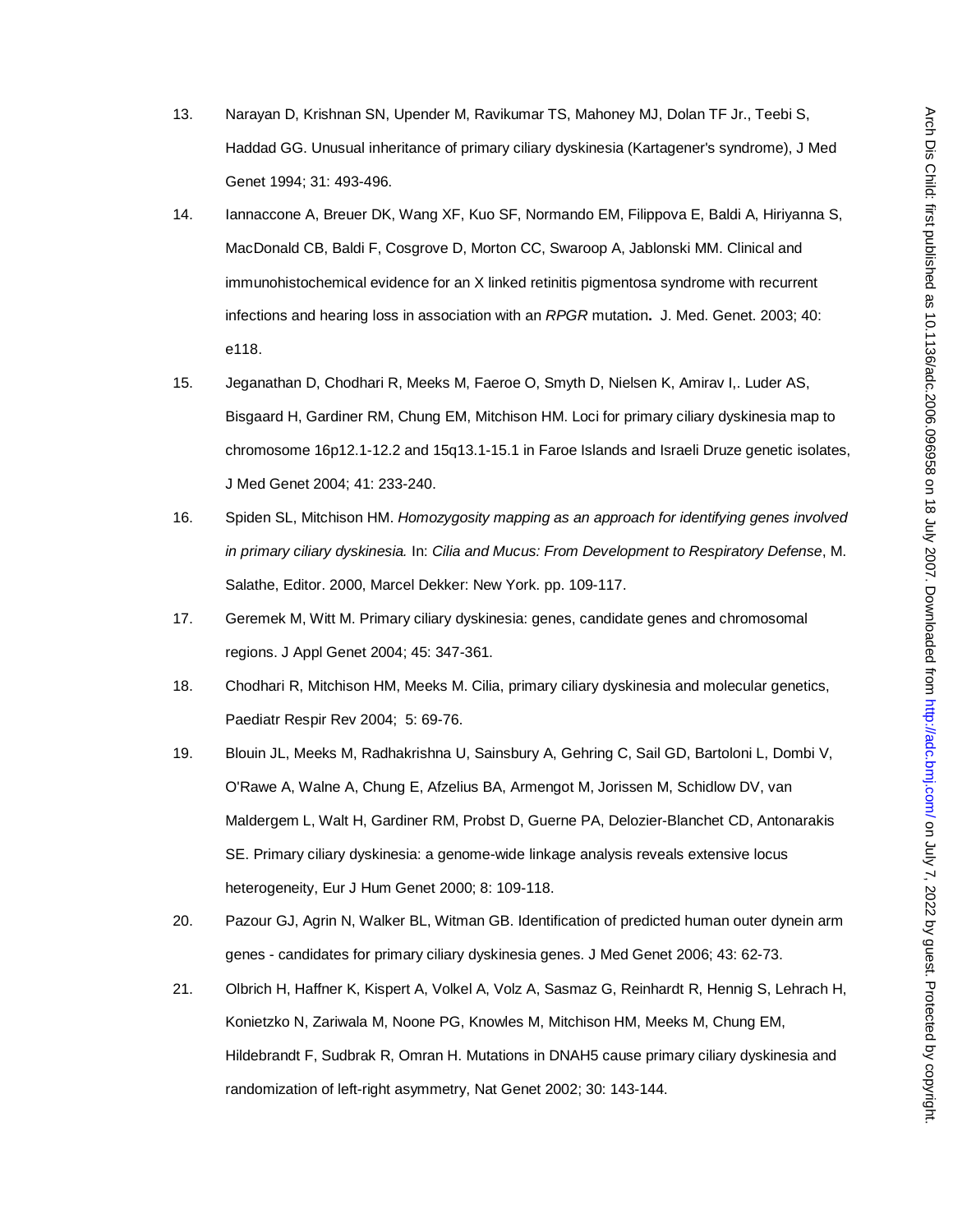- 22. Hornef N, Olbrich H, Horvath J, Zariwala MA, Fliegauf M, Loges NT, Wildhaber J, Noone PG, Kennedy M, Antonarakis SE, Blouin JL, Bartoloni L, Nublein T, Ahrens P, Griese M, Kuhl H, Sudbrak R, Knowles MR, Reinhardt R, Omran H. DNAH5 Mutations are a Common Cause of Primary Ciliary Dyskinesia with Outer Dynein Arm Defects. Am J Respir Crit Care Med 2006; 174: 120-126
- 23. Pennarun G, Escudier E, Chapelin C, Bridoux AM, Cacheux V, Roger G, Clement A, Goossens M, Amselem S, Duriez B. Loss-of-function mutations in a human gene related to Chlamydomonas reinhardtii dynein IC78 result in primary ciliary dyskinesia, Am J Hum Genet 1999; 65: 1508-1519.
- 24. Guichard C, Harricane MC, Lafitte JJ, Godard P, Zaegel M, Tack V, Lalau G, Bouvagnet P. Axonemal dynein intermediate-chain gene (DNAI1) mutations result in situs inversus and primary ciliary dyskinesia (Kartagener syndrome), Am J Hum Genet 2001; 68: 1030-1035.
- 25. Zariwala M, Noone PG, Sannuti A, Minnix S, Zhou Z, Leigh MW, Hazucha M, CarsonJL, Knowles MR. Germline mutations in an intermediate chain dynein cause primary ciliary dyskinesia, Am J Respir Cell Mol Biol 2001; 25: 577-583.
- 26. Zariwala MA, Leigh MW, Ceppa F, Kennedy MP, Noone PG, Carson JL, Hazucha MJ, Lori A, Horvath J, Olbrich H, Loges NT, Bridoux AM, Pennarun G, Duriez B, Escudier E, Mitchison HM, Chodhari R, Chung EM, Morgan LC, de Iongh RU, Rutland J, Pradal U, Omran H, Amselem S, Knowles MR. Mutations of DNAI1 in Primary Ciliary Dyskinesia: Evidence of founder effect in a common mutation. Am J Respir Crit Care Med 2006; 174: 858-866
- 27. Bartoloni L, Blouin JL, Pan Y, Gehrig C, Maiti AK, Scamuffa N, Rossier C, Jorissen M, Armengot M, Meeks M, Mitchison HM, Chung EM, Delozier-Blanchet CD, Craigen WJ, Antonarakis SE. Mutations in the DNAH11 (axonemal heavy chain dynein type 11) gene cause one form of situs inversus totalis and most likely primary ciliary dyskinesia. Proc Natl Acad Sci U S A 2002; 99: 10282-10286.
- 28. Geremek M, Zietkiewicz E, Dieh SR, Alizadeh BZ, Wijmenga C, Witt M. Linkage analysis localises a Kartagener syndrome gene to a 3.5 cM region on chromosome 15q24-25. J Med Genet 2006; 43: e1.
- 29. Gutierrez-Roelens I, Sluysmans T, Jorissen M, Amyere M, Vikkula M. Localization of candidate regions for a novel gene for Kartagener syndrome. Eur J Hum Genet 2006; 14; 809-815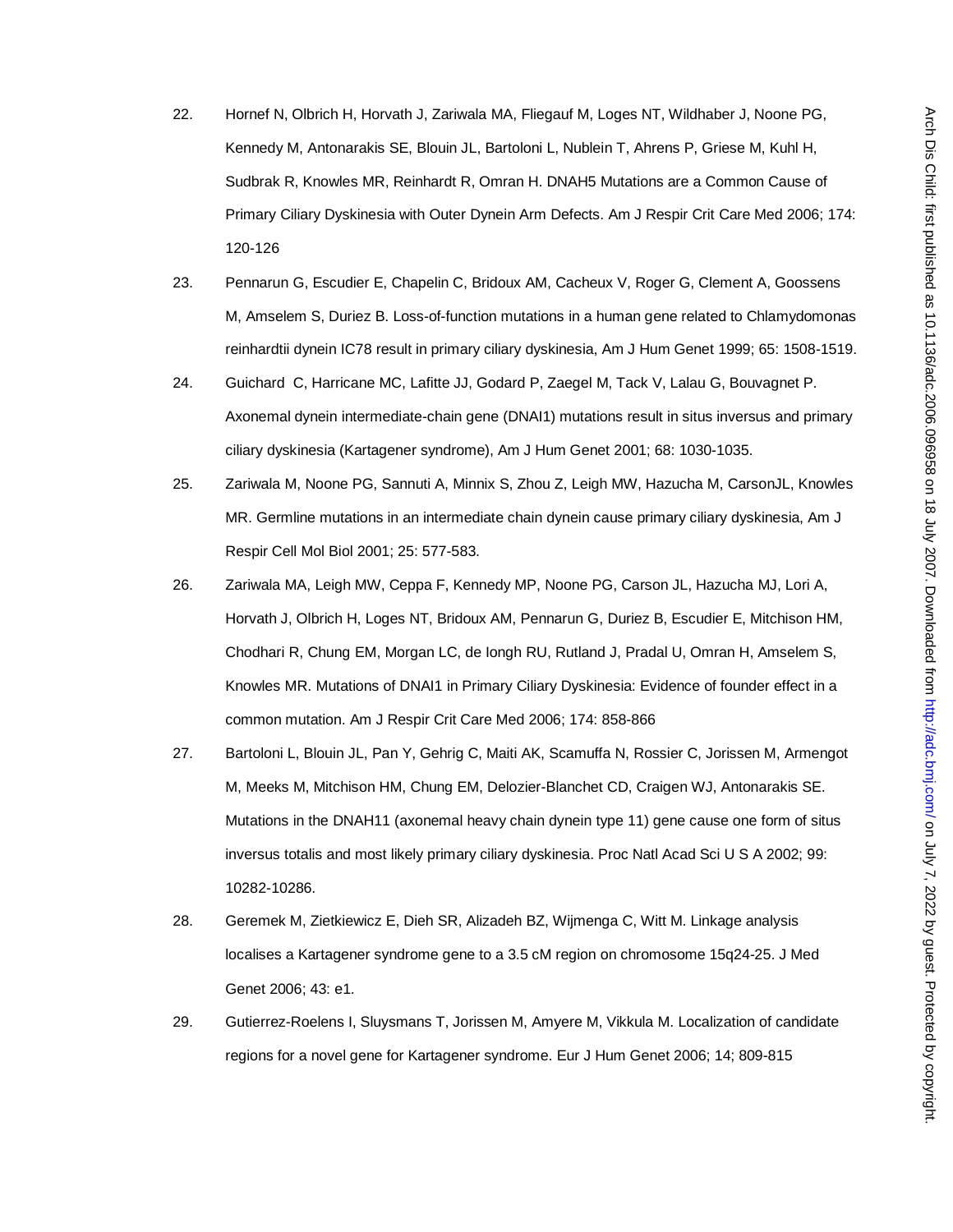- 30. Bonneau D, Raymond F, Kremer C, Klossek JM, Kaplan J, Patte F. Usher syndrome type I associated with bronchiectasis and immotile nasal cilia in two brothers. J Med Genet 1993; 30: 253-254.
- 31. Moore A, Escudier E, Roger G, Tamalet A, Pelosse B, Marlin S, Clement A, Geremek M, Delaisi B, Bridoux AM, Coste A, Witt M, Duriez B, Amselem S. RPGR is mutated in patients with a complex X linked phenotype combining primary ciliary dyskinesia and retinitis pigmentosa. J Med Genet 2006; 43: 326-333
- 32. Budny, B.; Chen, W.; Omran, H.; Fliegauf, M.; Tzschach, A.; Wisniewska, M.; Jensen, L. R.; Raynaud, M.; Shoichet, S. A.; Badura, M.; Lenzner, S.; Latos-Bielenska, A.; Ropers, H.-H. A novel X-linked recessive mental retardation syndrome comprising macrocephaly and ciliary dysfunction is allelic to oral-facial-digital type I syndrome. *Hum. Genet.* 2006; 120: 171-178
- 33. Chilvers MA, Rutman A, O'Callaghan C. Ciliary beat pattern is associated with specific ultrastructural defects in primary ciliary dyskinesia. J Allergy Clin Immunol 2003; 112: 518-524.
- 34. Ostrowski LE, Blackburn K, Radde KM, Moyer MB, Schlatzer DM, Moseley A, Boucher RC. A proteomic analysis of human cilia: identification of novel components, Mol Cell Proteomics 2002; 1: 451-465.
- 35. Pazour GJ, Agrin N, Leszyk J, Witman GB. Proteomic analysis of a eukaryotic cilium, J Cell Biol 2005; 170: 103-113.
- 36. Li JB, Gerdes JM, Haycraft CJ, Fan Y, Teslovich TM, May-Simera H, Li H, Blacque OE, Li L, Leitch CC, Lewis RA, Green JS, Parfrey PS, Leroux MR, Davidson WS, Beales PL, Guay-Woodford LM, Yoder BK, Stormo GD, Katsanis N, Dutcher SK. Comparative genomics identifies a flagellar and basal body proteome that includes the BBS5 human disease gene. Cell 2004; 117: 541-552.
- 37. Ibanez-Tallon I, Pagenstecher, Fliegauf M, Olbrich H, Kispert A, Ketelsen UP, North A, Heintz N, Omran H. Dysfunction of axonemal dynein heavy chain Mdnah5 inhibits ependymal flow and reveals a novel mechanism for hydrocephalus formation. Hum Mol Genet 2004; 13: 2133-2141.
- 38. Fliegauf M, Omran H. Novel tools to unravel molecular mechanisms in cilia-related disorders, Trends Genet 2006; 22: 241-245.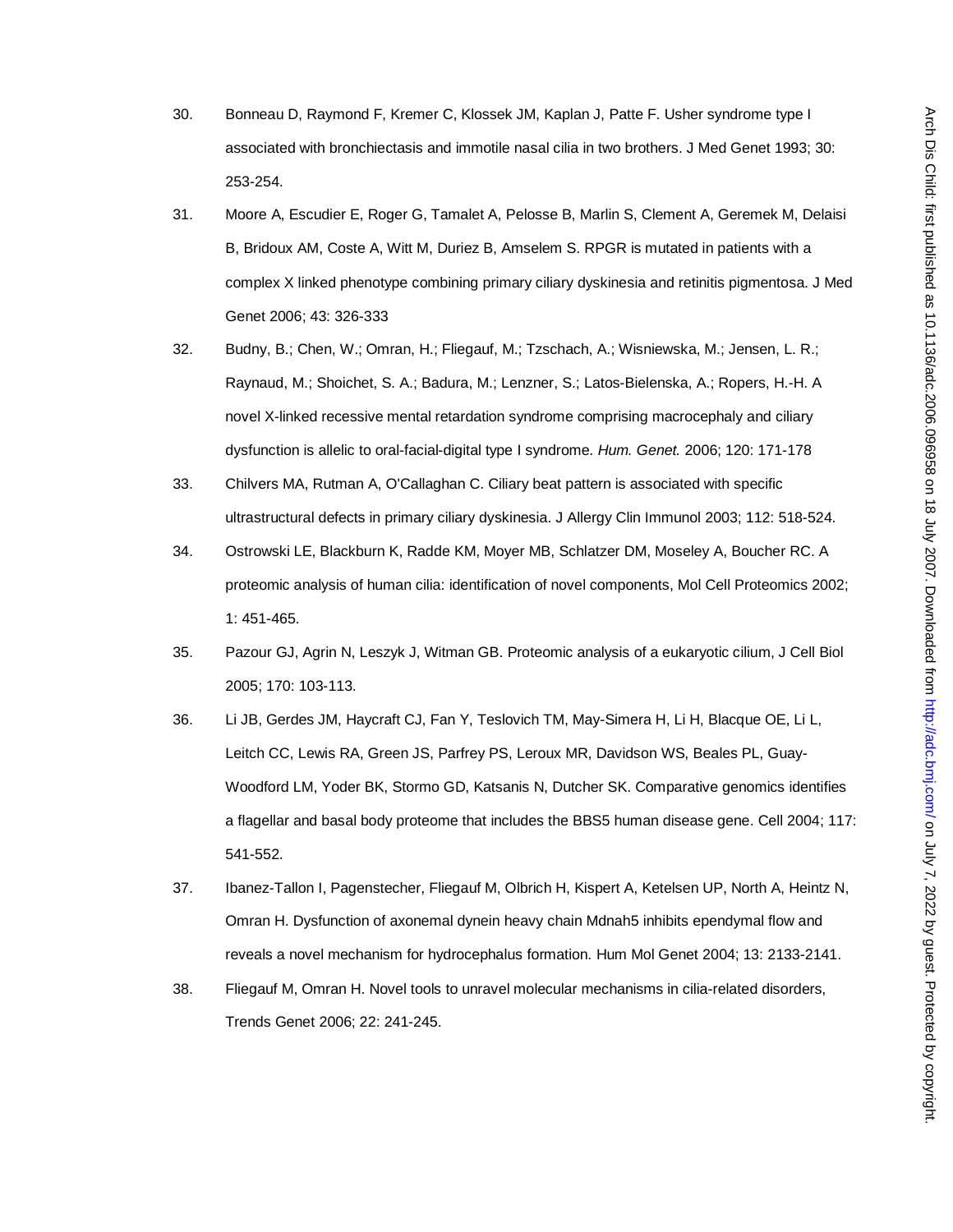- 39. Kispert A, Petry M, Olbrich H, Volz A, Ketelsen UP, Horvath J, Melkaoui R, Omran H, Zariwala M, Noone PG, Knowles M. Genotype-phenotype correlations in PCD patients carrying DNAH5 mutations. Thorax 2003; 58: 552-554.
- 40. Bush A, O'Callaghan C. Primary ciliary dyskinesia. Arch Dis Child 2002; 87: 363-5.
- 41. Chang AB, Gaffney JT, Eastburn MM, Faoagali J, Cox NC, Masters IB. Cough quality in children: a comparison of subjective vs. bronchoscopic findings. Respir Res. 2005;6: 3.
- 42. Halbert SA, Patton DL, Zarutskie PW, Soules MR. Function and structure of cilia in the fallopian tube of an infertile woman with Kartagener's syndrome. Hum Reprod. 1997; 12: 55-58.
- 43. Munro NC, Currie DC, Lindsay KS, Ryder TA, Rutman A, Dewar A, Greenstone MA, Hendry WF, Cole PJ. Fertility in men with primary ciliary dyskinesia presenting with respiratory infection. Thorax 1994 49: 684-687
- 44. Gemou-Engesaeth V, Warner JO, Bush A. New associations of primary ciliary dyskinesia syndrome. Pediatr Pulmonol 1993; 16: 9-12.
- 45. Canciani M, Barlocco EG, Mastella G, de Santi MM, Gardi C, Lungarella G. The saccharin method for testing mucociliary function in patients suspected of having primary ciliary dyskinesia. Pediatr Pulmonol 1988; 5: 210-214.
- 46. Lundberg JO, Weitzberg E, Nordvall SL, Kuylenstierna R, Lundberg JM, Alving K. Primarily nasal origin of exhaled nitric oxide and absence in Kartagener's syndrome. Eur Respir J 1994; 7: 1501- 1504.
- 47. Karadag B, James AJ, Gultekin E, Wilson NM, Bush A. Nasal and lower airway level of nitric oxide in children with primary ciliary dyskinesia. Eur Respir J 1999; 13: 1402-1405.
- 48. Narang I, Ersu R, Wilson NM, Bush A. Nitric oxide in chronic airway inflammation in children: diagnostic use and pathophysiological significance. Thorax 2002; 57: 586-589.
- 49. Balfour-Lynn IM, Laverty A, Dinwiddie R. Reduced upper airway nitric oxide in cystic fibrosis. Arch Dis Child 1996; 75: 319-322.
- 50. Chilvers M, Rutman A, O'Callaghan C*.* Functional analysis of cilia and ciliated epithelial ultrastructure in healthy children and young adults. Thorax 2003:58:333-8.
- 51. Buchdahl RM, Reiser J, Ingram D, Rutman A, Cole PJ, Warner JO. Ciliary abnormalities in respiratory disease. Arch Dis Child 1988; 63: 238-243.
- 52. Afzelius BA. Cilia-related diseases. J Pathol 2004; 204: 470-477.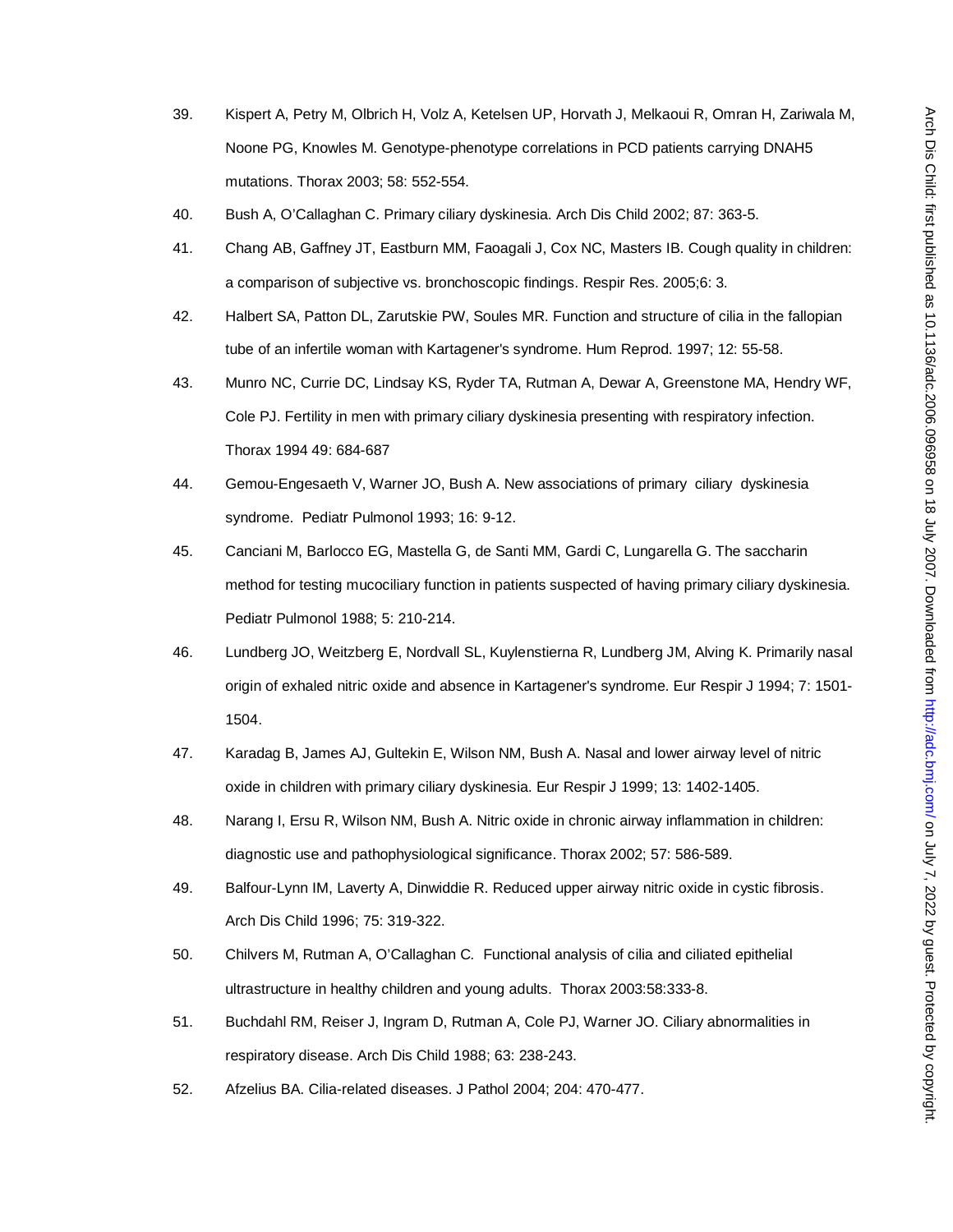- 53. Stannard W, Rutman A, Wallis C, O'Callaghan C. Central microtubular agenesis causing primary ciliary dyskinesia. Am J Respir Crit Care Med 2004; 169: 634-7.
- 54. Rayner CF, Rutman A, Dewar A, Greenstone MA, Cole PJ, Wilson R. Ciliary disorientation alone as a cause of primary ciliary dyskinesia syndrome. Am J Respir Crit Care Med 1996; 153: 1123- 1129.
- 55. Jorissen M, Willems T, Van der Schueren B, Verbeken E, De Boeck K. Ultrastructural expression of primary ciliary dyskinesia after ciliogenesis in culture. Acta Otorhinolaryngol Belg 2000; 54: 343-356.
- 56. McManus IC, Mitchison HM, Chung EM, Stubbings GF, Martin N. Primary ciliary dyskinesia (Siewert's / Kartagener's Syndrome): Respiratory symptoms and psycho-social impact. BMC Pulm Med 2003; 3: 4.
- 57. Noone PG, Bennett WD, Regnis JA, Zeman KL, Carson JL, King M, et al. Effect of aerosolized uridine-5'-triphosphate on airway clearance with cough in patients with primary ciliary dyskinesia. Am J Respir Crit Care Med 1999;160: 144-9.
- 58. Grasemann H, Kurtz F, Ratjen F. Inhaled L-arginine improves exhaled nitric oxide and pulmonary function in patients with cystic fibrosis. Am J Respir Crit Care Med. 2006; 174: 208-212.
- 59. Zihlif N, Paraskakis E, Lex C, Van De Pohl LA, Bush A. Correlation between cough frequency and airway inflammation in children with primary ciliary dyskinesia. Pediatr Pulmonol. 2005; 39: 551-557.
- 60. Zihlif N, Paraskakis E, Tripoli C, Lex C, Bush A. Markers of airway inflammation in primary ciliary dyskinesia studied using exhaled breath condensate. Pediatr Pulmonol. 2006; 41: 509-514
- 61. Skold CM, Barck C, Johard U, Dahl M, Eklund A. The immotile cilia syndrome: characterization of the inflammatory response in nonsmoking patients with dysfunction of the cilia. Respiration. 1996; 63: 325-332.
- 62. Bush A, Payne D, Pike S, Jenkins G, Henke MO, Rubin BK. Mucus properties in children with primary ciliary dyskinesia: comparison with cystic fibrosis. Chest 2006; 129: 118-123.
- 63. Pryor J and Prasad A. Physiotherapy for Respiratory and Cardiac Problems: Adults and Paediatrics, 3<sup>rd</sup> edition, 2003, Churchill Livingstone, London.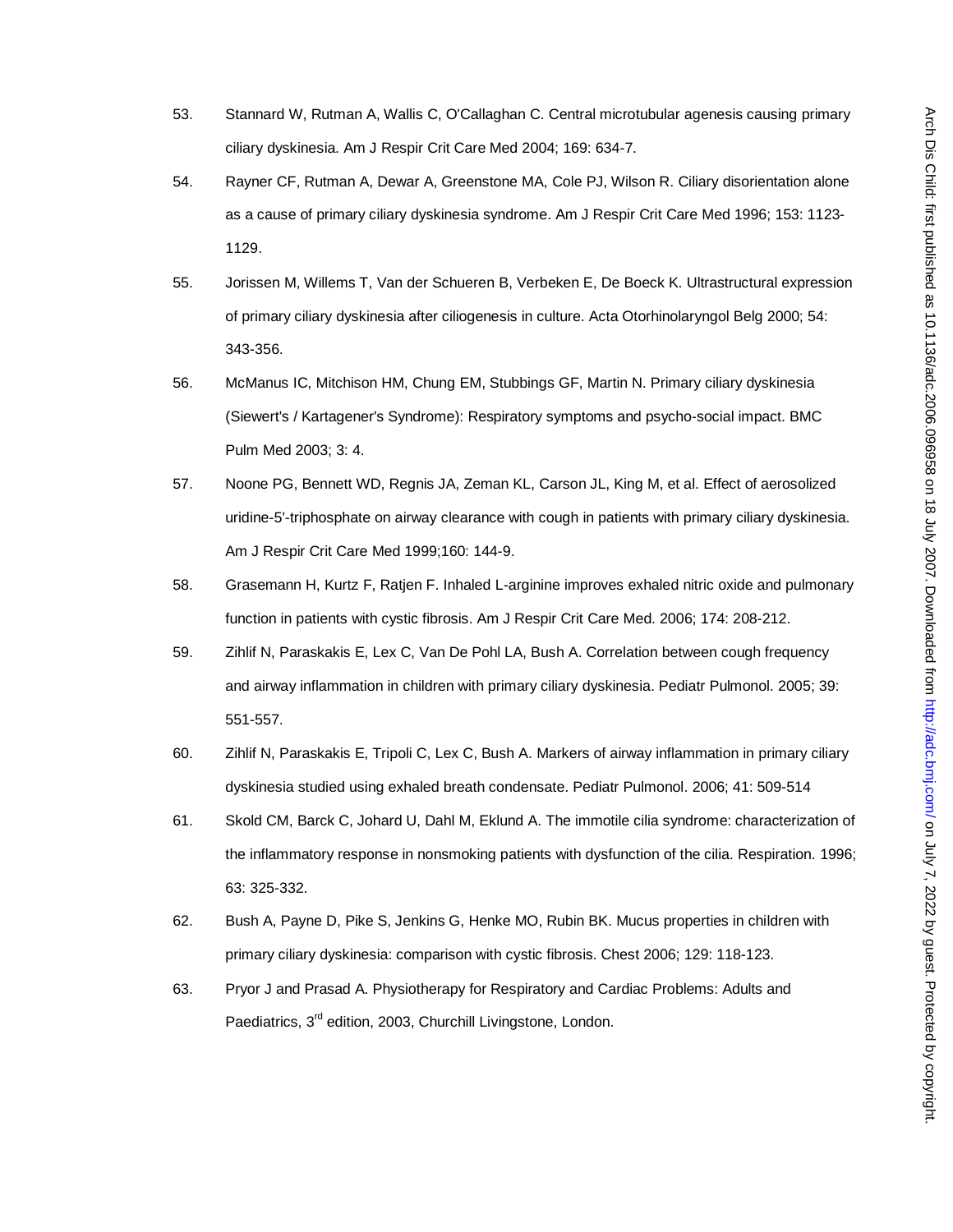- 64. Gremmo M, and Guenza M. Positive expiratory pressure in the physiotherapeutic management of primary ciliary dyskinesia in paediatric age. Monaldi Archives of Chest Disease 1999; 54: 255- 257.
- 65. Thompson C, Harrison S, Ashley J, Day K, Smith D. Randomised crossover study of the flutter device and the active cycle of breathing technique in non-cystic fibrosis bronchiectasis. Thorax 2002; 57: 446–448
- 66. Volsko T, DiFiore J, Chatburn R. Performance comparison of two oscillating positive expiratory pressure devices: Acapella versus Flutter. Respiratory Care, 2003; 48: 124-130
- 67. Phillips G, Thomas S, Heather S, Bush A. Airway response of children with primary ciliary dyskinesia to exercise and B2-agonist challenge. Eur Respir J 1998; 11: 1389-1391.
- 68. Bradley J, Moran F, Greenstone M. Physical training for bronchiectasis. Cochrane Database Systematic Reviews 2002; 3: CD002166.
- 69. Majitha A, Fong J, Hariri M, Harcourt J. Hearing outcomes in children with primary ciliary dyskinesia – a longitudinal study. Int J Ped Otorhinolaryngol 2005; 69:1061-1064
- 70. Hadfield PJ, Rowe-Jones J, Bush A, Mackay I. Treatment of otitis media with effusion in children with primary ciliary dyskinesia. Clin Otolaryngol 1997; 22:302-306.
- 71. Wooler E. The role of the nurse in Paediatric asthma management. Paediatric Respiratory Reviews 2001; 2: 76-81
- 72. UK Cystic Fibrosis Nurse Specialist Group. National Consensus Standards for the Nursing Management of Cystic Fibrosis. Bromley: CF Trust, 2001
- 73. Dyer J. Cystic Fibrosis: Role of the Nurse specialist in a life long condition. Airways J 2003; 1:198-201
- 74. Hong D-H, Pawlyk B, Sokolov M, Strissel KJ, Yang Y, Tulloch B, Wright A F, Arshavsky VY, Li T. RPGR isoforms in photoreceptor connecting cilia and the transitional zone of motile cilia. Invest. Ophthal. Vis. Sci. 2003; 44: 2413-2421.
- 75. Romio L, Fry AM, Winyard PJ, Malcolm S, Woolf AS, Feather SA. OFD1 is a centrosomal/basal body protein expressed during mesenchymal-epithelial transition in human nephrogenesis. J Am Soc Nephrol. 2004; 15: 2556-68.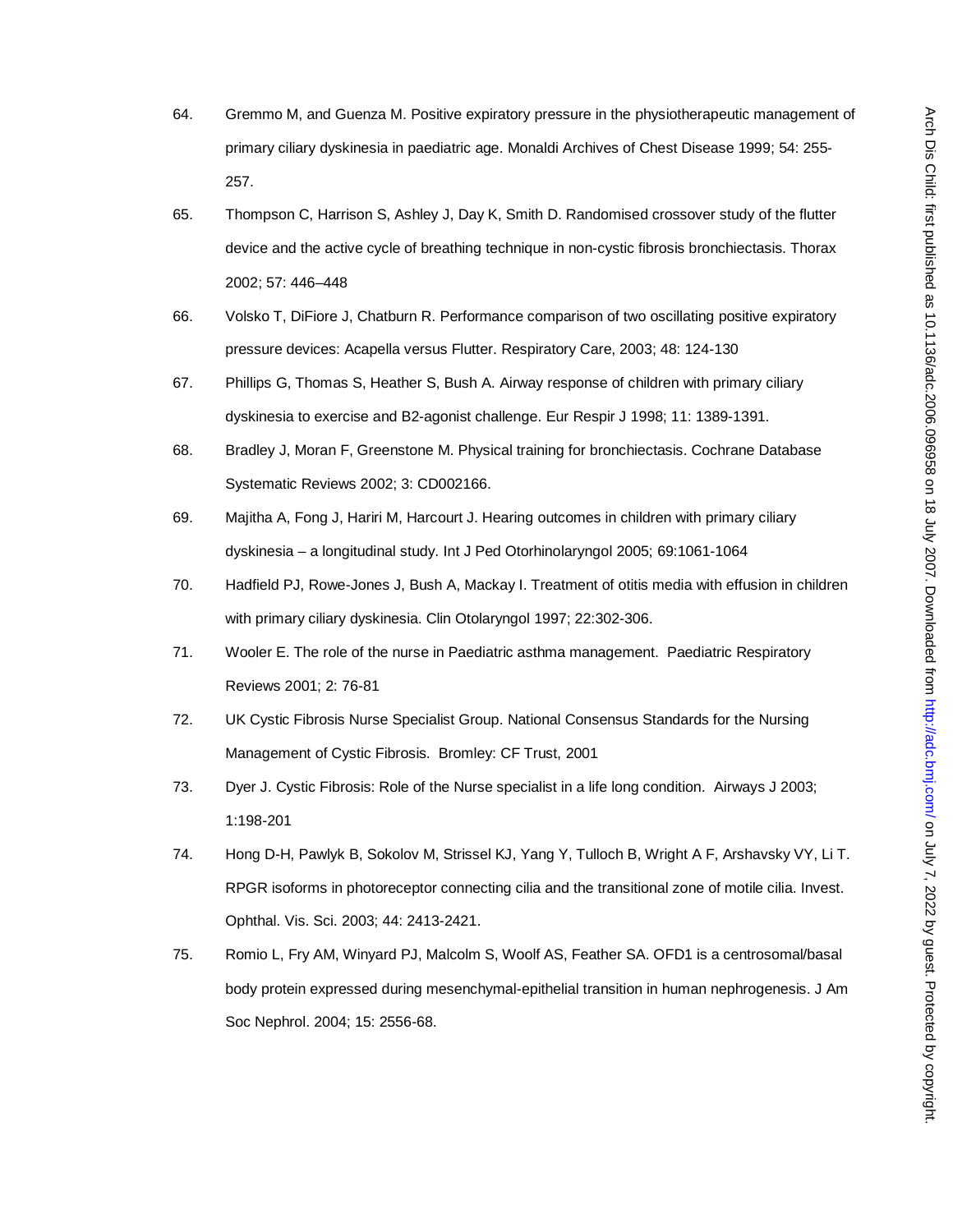76. Fliegauf M, Olbrich H, Horvath J, Wildhaber JH, Zariwala MA, Kennedy M, Knowles MR, Omran HJ. Mislocalization of DNAH5 and DNAH9 in respiratory cells from patients with primary ciliary dyskinesia. AM J Respir Crit Care Med. 2005 171:1343-9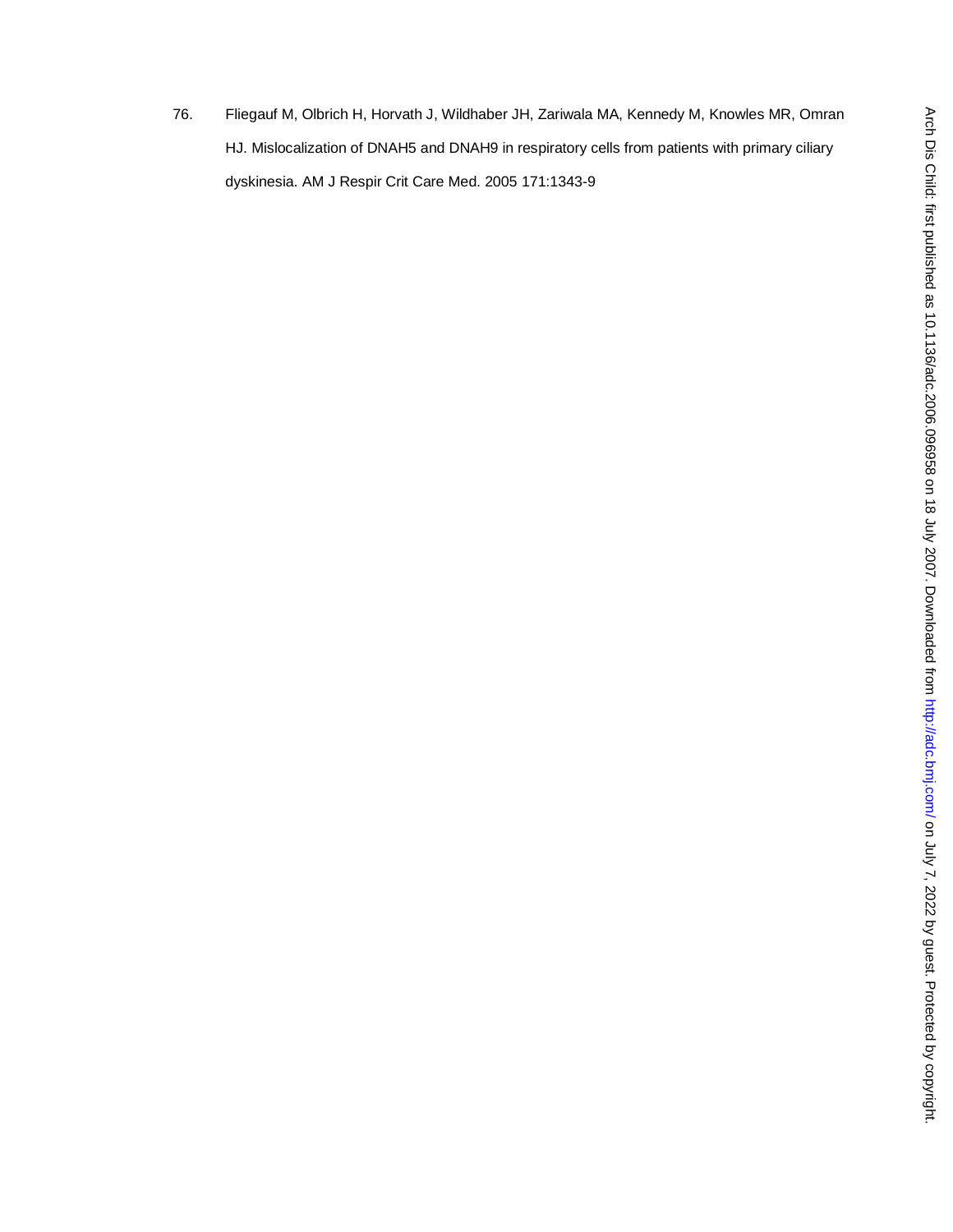

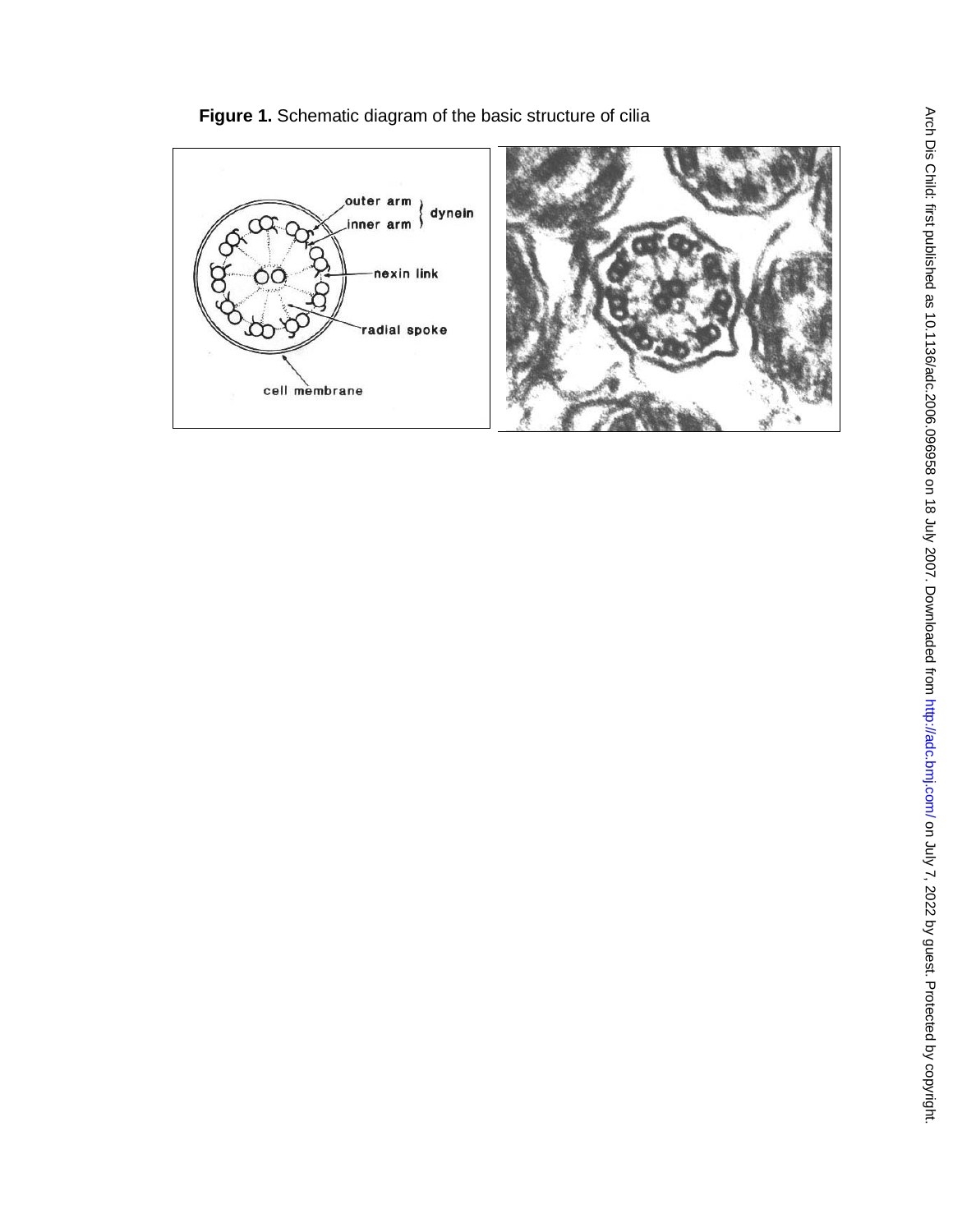|  | Table 1: Genes associated with PCD and motile cilia dysfunction |
|--|-----------------------------------------------------------------|
|  |                                                                 |

| <b>Disorder</b>                                     | <b>Situs</b><br>inversus | <b>OMIM</b><br># | Gene and<br><b>location</b>      | Protein<br>product                                    | <b>Cellular</b><br>location                                                                         | <b>Function</b>                                                           | <b>Nature of</b><br><b>Defect</b>                                                                                | Contribution<br>to PCD<br>spectrum                                                              |
|-----------------------------------------------------|--------------------------|------------------|----------------------------------|-------------------------------------------------------|-----------------------------------------------------------------------------------------------------|---------------------------------------------------------------------------|------------------------------------------------------------------------------------------------------------------|-------------------------------------------------------------------------------------------------|
| <b>PCD</b>                                          | Yes                      | 608644           | DNAH5,<br>chromosome<br>5p15     | Dynein<br>heavy chain<br>5                            | $9+2$ axoneme<br>(motile cilia,<br>sperm)                                                           | Outer<br>dynein arm<br>component                                          | Cilia<br>dysmotility<br>with absent<br>outer dynein<br>arm, oligo-<br>zoospermia<br>and immotile<br>sperm $[76]$ | 28% of PCD<br>cases<br>(49% of PCD<br>with known<br>outer dynein<br>arm defects)<br>$[22]$      |
| <b>PCD</b>                                          | Yes                      | 242650           | DNAI1,<br>chromosome<br>9p21-p13 | Dynein<br>intermediate<br>chain 1                     | $9+2$ axoneme                                                                                       | Outer<br>dynein arm<br>component                                          | Cilia<br>dysmotility<br>with absent<br>outer dynein<br>arm [23]                                                  | 10% of PCD,<br>$(14\% \text{ of } PCD)$<br>with known<br>outer dynein<br>arm defects)<br>$[26]$ |
| Situs inversus<br>and likely<br>PCD                 | Yes                      | 270100           | DNAH11.<br>chromosome<br>17p21   | Dynein<br>heavy chain<br>11                           | $9+2$ axoneme                                                                                       | Outer<br>dynein arm<br>component                                          | Cilia<br>dysmotility<br>with normal<br>cilia<br>ultrastructure<br>$[27]$                                         | One case                                                                                        |
| PCD and<br>retinitis<br>pigmentosa                  | N <sub>o</sub>           | 300455           | RPGR,<br>chromosome<br>Xp21      | Retinitis<br>pigmentosa<br><b>GTPase</b><br>regulator | Connecting<br>cilia of retinal<br>photoreceptors<br>& transitional<br>zone of $9+2$<br>axoneme [74] | Unknown.<br>Proposed<br>role in<br>photorecept<br>or protein<br>transport | Retinal<br>degeneration,<br>cilia<br>dysmotility<br>with numerous<br>ultrastructural<br>defects [31]             | One case<br>proven PCD.<br>three more<br>cases likely as<br>discussed in<br>$[14]$              |
| Mental<br>retardation and<br>ciliary<br>dysmotility | N <sub>o</sub>           | 300170           | OFD1,<br>chromosome<br>Xp22      | Oral-facial-<br>digital type<br>1 syndrome<br>protein | Centrosome,<br>cilia basal<br>body [75]                                                             | Unknown.<br>Required for                                                  | Developmental<br>delay,<br>macrocephaly,<br>cilia<br>dysmotility<br>$[32]$                                       | One case                                                                                        |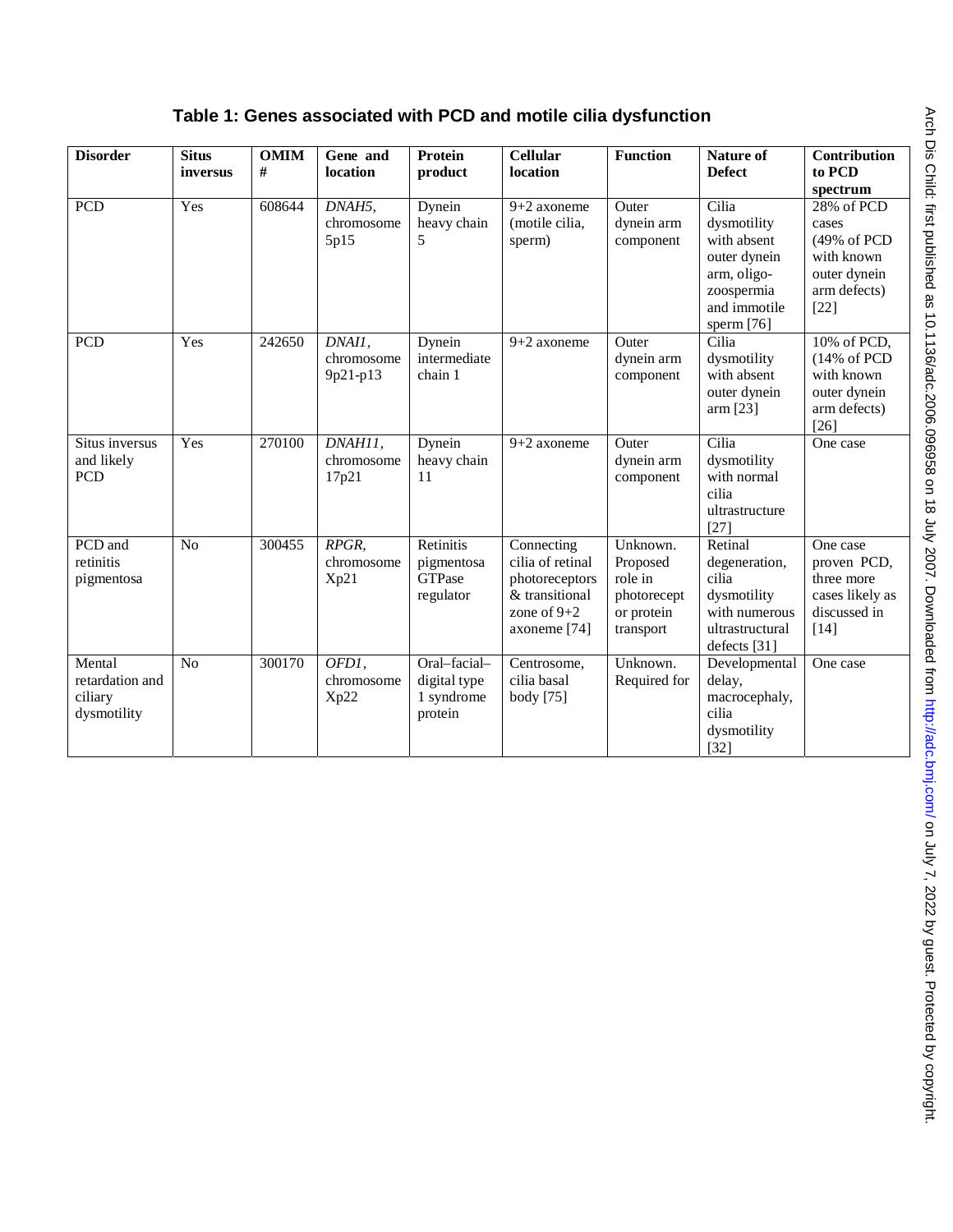**Table 2** Features leading to the diagnosis of PCD, modified from [2]. Most children had multiple symptoms, typically a combination of upper and lower airway disease.

| <b>Presenting feature</b>                 | Number (percent) of cases (n=55 total) |
|-------------------------------------------|----------------------------------------|
| Significant neonatal respiratory distress | 37(67)                                 |
| Abnormal situs                            | 38(69)                                 |
| Cough most days                           | 46(84)                                 |
| Sputum production                         | 24(44)                                 |
| Rhinorrhea from the newborn period        | 42(76)                                 |
| 'Wheeze'                                  | 16(29)                                 |
| <b>Sinusitis</b>                          | 6(11)                                  |
| Serous otitis media                       | 28(51)                                 |
| Hearing loss                              | 14(25)                                 |
| Diagnosis made in a sibling               | 6(11)                                  |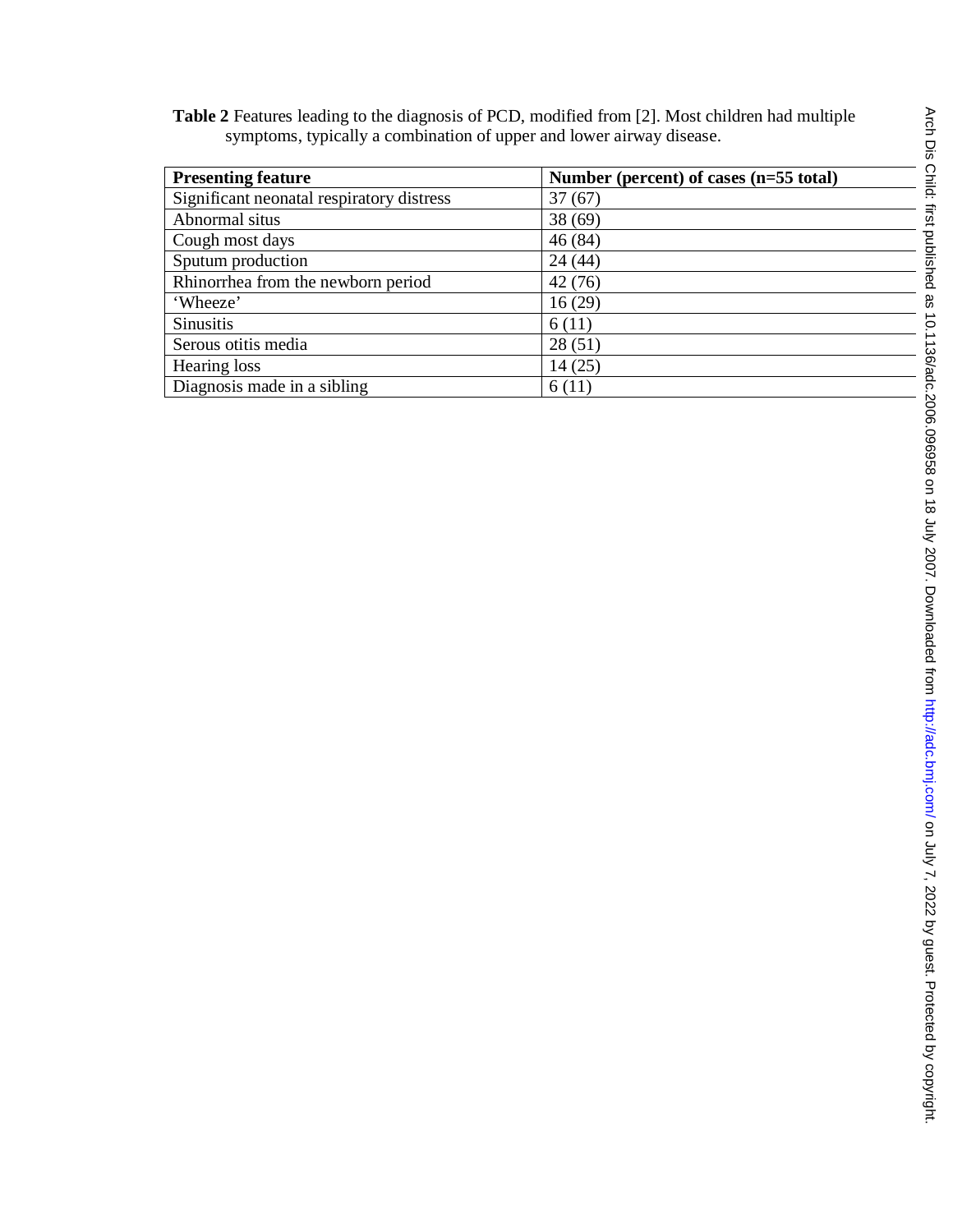# **Table 3: Ultrastructural defects associated with primary ciliary dyskinesia include**

- No outer dynein arms
- No outer and inner dynein arms
- No inner dynein arms
- Short outer dynein arms
- No inner dynein arms with a radial spoke defect
- No central microtubules
- No basal bodies and no cilia ciliary aplasia
- Ciliary transposition defect
- Ciliary disorientation